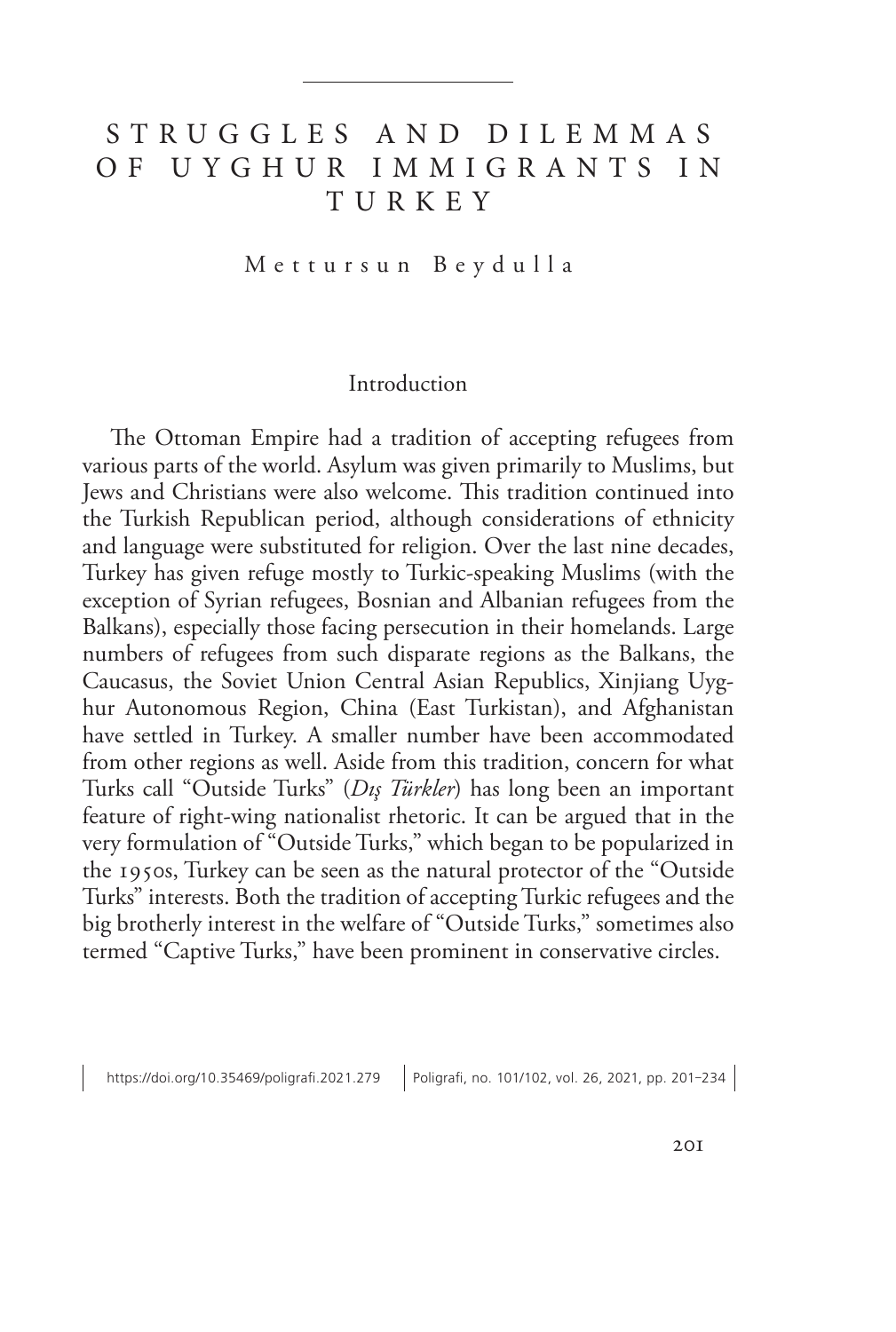Already in the late 19th century, Turkey served as a model for East Turkistan nationalism. Uyghurs have long regarded Turkey as a model and a source of moral support and ideological inspiration. Turkey, a supporter of Uyghur aspirations in Xinjiang (East Turkistan), has also historically been a major destination for Uyghurs fleeing Chinese rule. During the great Turkic-Muslim rebellion  $(1864 - 1876)$  in Xinjiang against the Manchu-Qing Occupation, led by the Koqandi adventurer and opportunist Yaqub Beg, the Ottoman Sultan in Istanbul not only provided Beg's prospective state in Kashgar with weapons and military advisers, but also granted him the title of emir.<sup>1</sup> In the 20th century, Turkey became a haven for Uyghur nationalists fleeing Xinjiang after it had been taken over by the People's Liberation Army (PLA) in 1949. Turkey was the most influential locus in the Uyghur diaspora in the twentieth century. Since the 1950s, Turkey has provided Uyghur activists a primary haven to help shape an East Turkistan independence movement.2 The second largest presence in the diaspora resides in Turkey (about one million Uyghurs live mostly in Turkic republics in Central Asia), where Uyghurs claim ancestral links to the Turks. Moreover, Turkey's ancestral, historic, linguistic, and cultural ties made it the most attractive destination for Uyghurs looking to escape Chinese repression.

Viewing Uyghur immigrants as "Outside Turks" (*Dış Türkler*) has been an exceedingly volatile topic. At the core of the controversy is a concern with Turkish national identity and how to deal with all foreigners, not just Uyghur immigrants. A number of policy strategies have been attempted, including integrating the Uyghur population into mainstream Turkish society, and restricted citizenship and legal resident status. There are significant bureaucratic rules and unwritten regulations as well as vague and floating policies that individuals must navigate

Mettursun Beydulla, "Sources and Perspectives on Late Nineteenth Century Uyghur History," in *Conference Proceedings of the XVI Turkish Congress of History, September 22‒25, 2010*. *History of Central Asia and Caucasia 2* (Ankara: Türk Tarih Kurumu [Turkish Historical Society], 2015), 206.

Yizhak Shichor, "Limping on Two Legs: Uyghur Diaspora Organizations and the Prospects for Eastern Turkestan Independence," *Central Asia and the Caucasus* 6, 48 (2007): 121, [https://ca-c.org/article/4216.](https://ca-c.org/article/4216)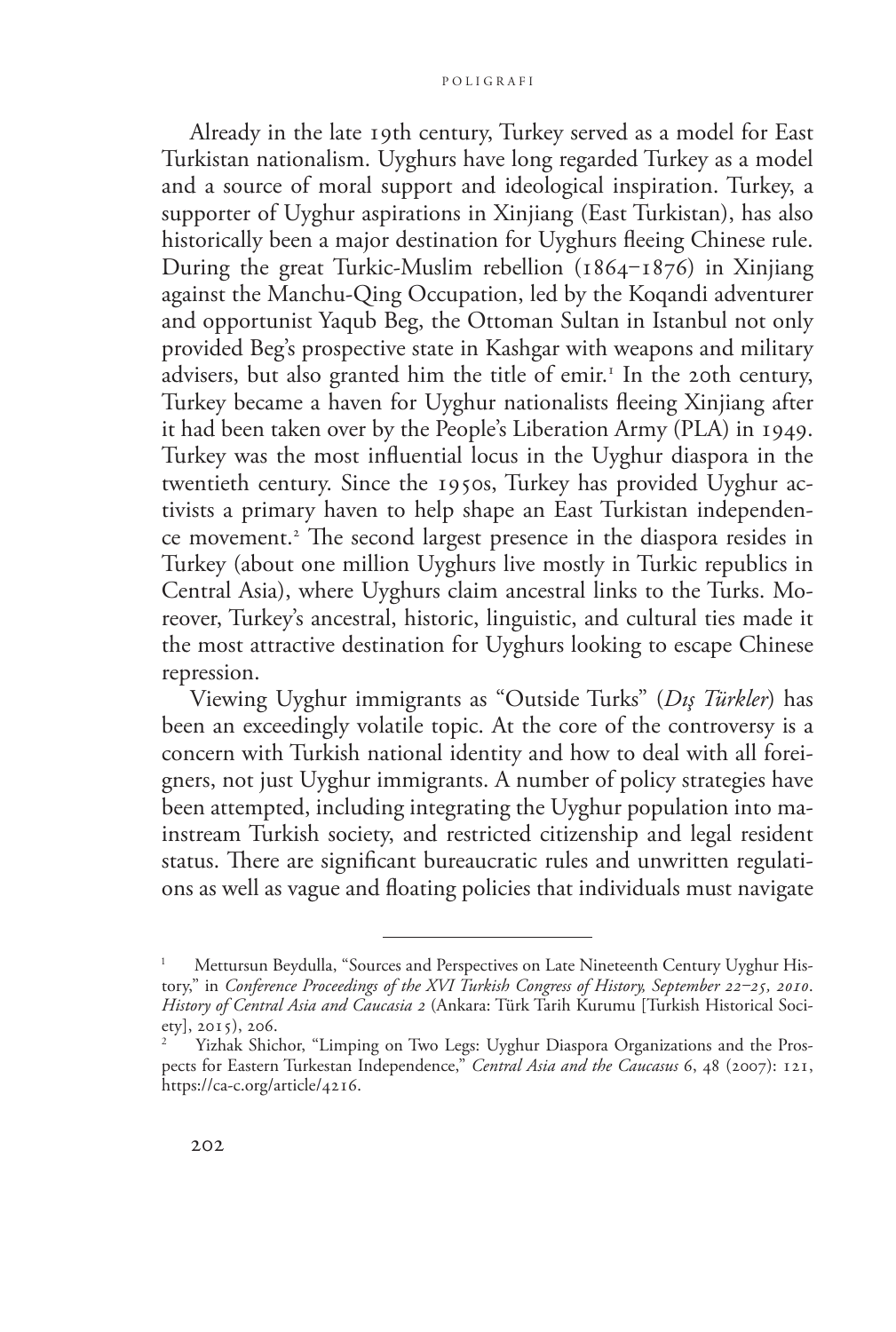in order to become citizens and legal residents of Turkey. Integration itself is an elusive, though contradictory, concept. For most Turks, integration has meant acculturating Uyghurs into Turkish society without any attention paid to pluralism or multiculturalism. The purpose of this essay is to raise and discuss several important issues that will contextualize the current Turkish view of integrating the Uyghur community as well as the Uyghur struggles and dilemmas. I will also describe and discuss pro-Uyghur and anti-Chinese mobilization in Turkey and the Chinese reaction and the attention they pay to this issue. This attention has affected Uyghurs in Turkey and the relationship between Turkey and China. Finally, I will discuss the new world order: Turkey's relations with China and its reflection on the Uyghurs and the Uyghur cause at home and in the diaspora.

I carried out a research project from 2013 to 2016, involving interviews with 200 Uyghur immigrants (including refugees), asking about identity, struggles and dilemmas and those interviews are the basis for this paper. The objective of this article is to illuminate the historic and ethnographic context of the exodus of Uyghurs from China to Turkey from the 1950s to the present, as well as their subsequent immigration to Europe and the United States. I intend to do this primarily by reporting the content of interviews with participants and eyewitnesses to those events who are currently living in Turkey. I also include updated information about Uyghur refugees and immigrants from around the world. Qualitative analysis reveals the differing historical and contemporary pathways of Uyghur migration to Turkey. This analytical perspective shows the nature of Uyghur migration to Turkey as it interfaces with the Turkish national project and how these perspectives have been shaped by recent periods of neoliberalism, authoritarianism and globalization.

Uyghur migration to Turkey and the struggle to survive

The Chinese Army entered Xinjiang in September 1949 after the victory of the Communist Party in the Chinese Civil War  $(1945-1949)$ . Uyghur and other Turkic people's quest for independence was suppressed inside China; it was revived abroad after a number of Uyghur lea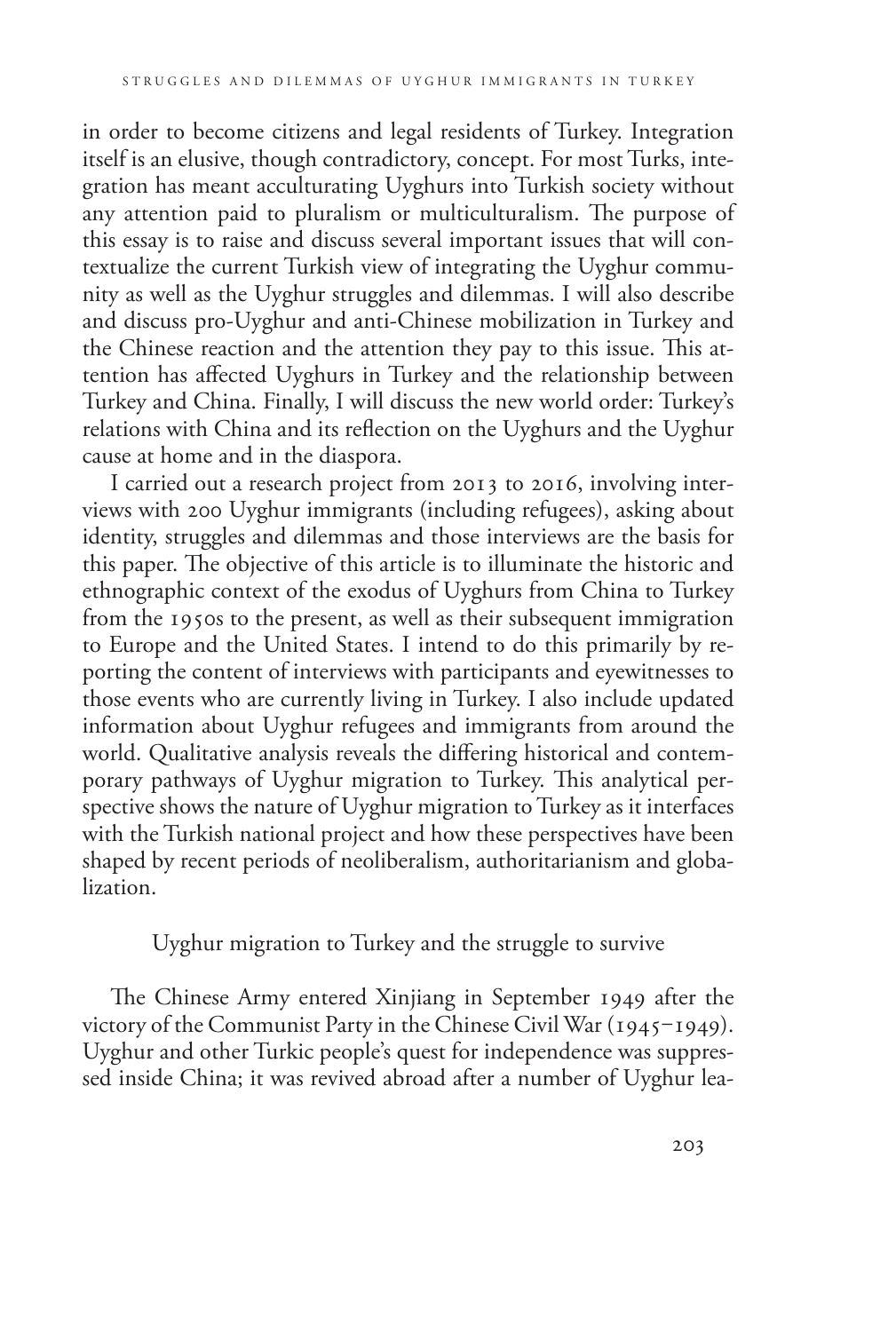ders including Isa Yusup Alptekin and Mehmet Emint Bugra managed to escape, finally settling in Turkey. Uyghur migration has generally been in phases. In the first, Uyghurs fled China to neighboring countries, mainly to India (Kashmir), Pakistan, and Afghanistan, but also to Kyrgyzstan and Kazakhstan. In March 1952, Turkey, supported by the United Nations High Commissioner for Refugees (UNHCR), offered sanctuary to 2000 Eastern Turkistan refugees who had fled to India and Pakistan following the communist occupation. In 1953 Turkey accepted an additional 900 refugees. But in the 1950s Uyghurs were only offered a substitute, either temporary or permanent, for their occupied homeland. This Turkish policy persists to this very day. In 1965, Turkey accepted 235 immigrants from Yarkand, one third of a group of Uyghur refugees who had fled to Afghanistan in 1961. Their absorption had been made possible by a special program financed by UNHCR, at the request of the Turkish government. Like their predecessors, they were given citizenship and provided with housing. Uyghurs have continued to arrive in Turkey since the late 1960s, mostly on an individual basis.

In Xinjiang under Deng Xiaoping, the Uyghurs benefitted from a certain liberalization on the cultural and economic levels, with the reopening of mosques and Uyghur-speaking schools.3 After the 1980s, many Uyghur left China to study abroad or to go on pilgrimage (hajj) to Mecca, never to return. In August 1982, Turkey accepted another group of several thousand refugees from Afghanistan and Pakistan. Many of them had escaped by crossing the border, now more open and less guarded. Then, with the fall of the Soviet Union, and bolstered by the independence of the neighboring Central Asian states, the dream of an independent Uyghur state came to life. However, this led to new political tensions. These tensions intensified in the 2000s in the international context of the "war on terror," which allowed Beijing to play on the so-called threat of Islamist Uyghur terrorism.4

Meanwhile, in Turkey, Isa Yusuf Alptekin, leader of the Uyghur diaspora throughout the Cold War, focused on a two-track approach to

<sup>3</sup> Collin Mackerras, *China's Ethnic Minorities and Globalization* (London and New York: Routledge Curzon, 2003), 126.

<sup>4</sup> Dru Gladney, *Dislocating China: Reflections on Muslims, Minorities, and Other Subaltern Subjects* (Chicago: University of Chicago Press, 2004), 365.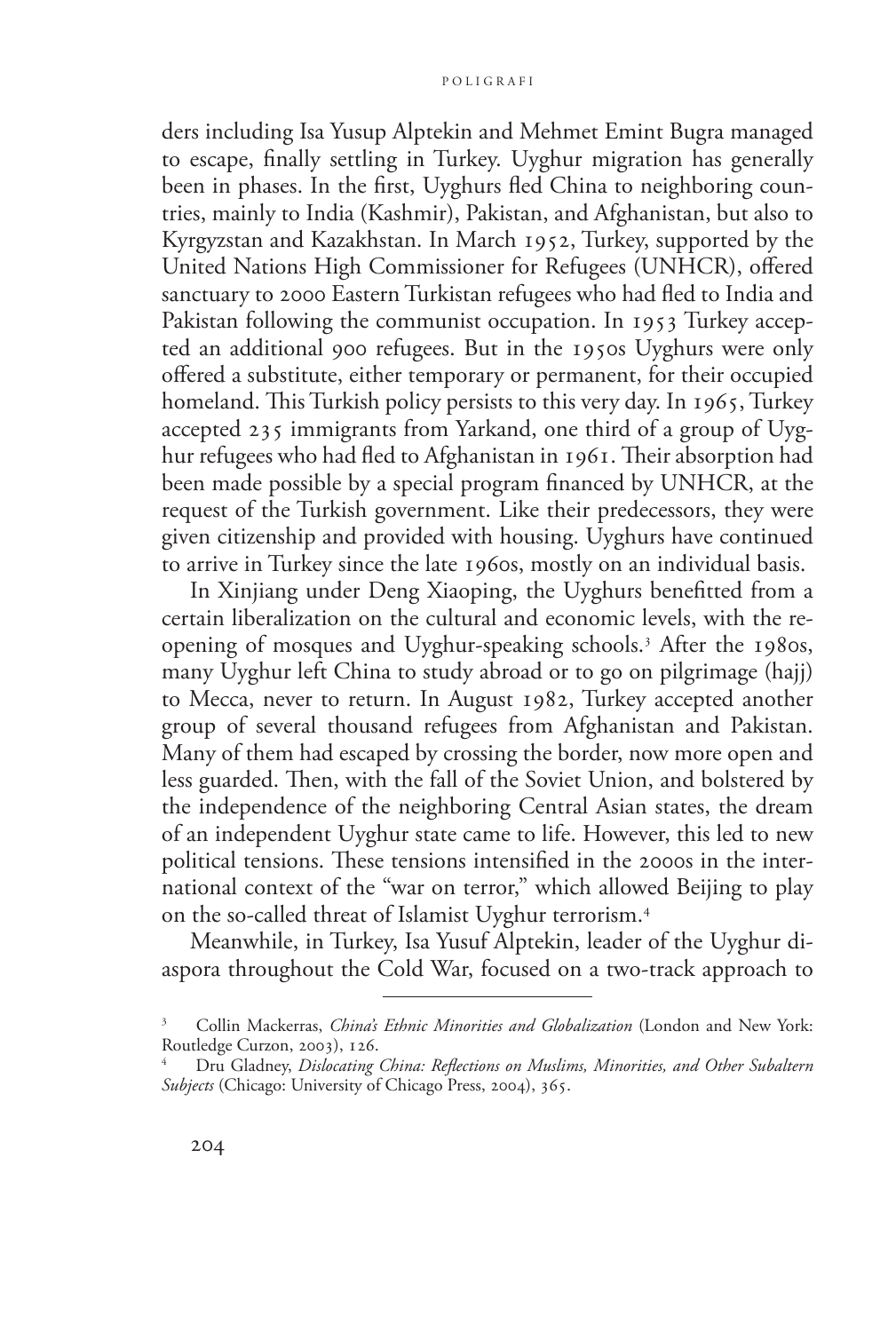raise the profile of the Uyghur cause. First, he actively sought to cultivate relationships with Turkish political and military leaders with pan- -Turkist leanings, most notably Suleyman Demirel and Turgut Ozal. Internationally, Alptekin attempted to enlist support for Uyghur nationalist claims through a broad appeal to anti-communist sentiments in the Muslim world, the non-aligned developing world, and Taiwan. In raising awareness for the Uyghur cause, he paid visits to many organizations such as the Muslim World League and the Arab League, as well as attending the Bandung Conference in 1955, the Afro-Asian Conference in 1965 and the World Congress of Islam in 1964.<sup>5</sup> One of the first Uyghur organizations in Turkey was the East Turkistan Refugee Committee (Doğu Türkistan Göçmenler Derneği Yayını), whose journal was launched in the early 1950s. Later, the National Center for the Liberation of East Turkistan was set up to promote culture and participate in various political demonstrations, and to distribute nationalist propaganda. In 1976, the Eastern Turkistan Foundation (Doğu Türkistan Vakfı) was formed, officially committed to the preservation of Uyghur cultural and social identity in China (and elsewhere), rather than to the promotion of political independence.

The ideological divisions dominating Turkish political life throughout the 1970s also affected these associations, which became "politicized" due to internal factions. Following the 1980 military coup in Turkey, all associations, except for those in Uyghur, were closed. This continued until the mid-1980s and was followed by a more politically active period in political terms, when Uyghur immigrants gradually became the Uyghur diaspora. *Doğu Türkistan'in Sesi* (Voice of East Turkistan), Alptekin established a quarterly journal of cultural studies in 1984 in Turkish, English, and Uyghur. In 1992, the Eastern Turkestan World National Congress was established in Istanbul, the first transnational umbrella organization representing Uyghurs.

<sup>5</sup> Jacob Landau, *Pan-Turkism: From Irredentism to Cooperation* (Bloomington: Indiana University Press, 1995), 118, 150; Yizhak Shichor, "Virtual Transnationalism: Uyghur Communities in Europe and the Quest for Eastern Turkestan Independence," In *Muslim Networks and Transnational Communities in and across Europe*, ed. Stefano Allievi and Jørgen S. Nielsen (Leiden and Boston: Brill, 2003), 290.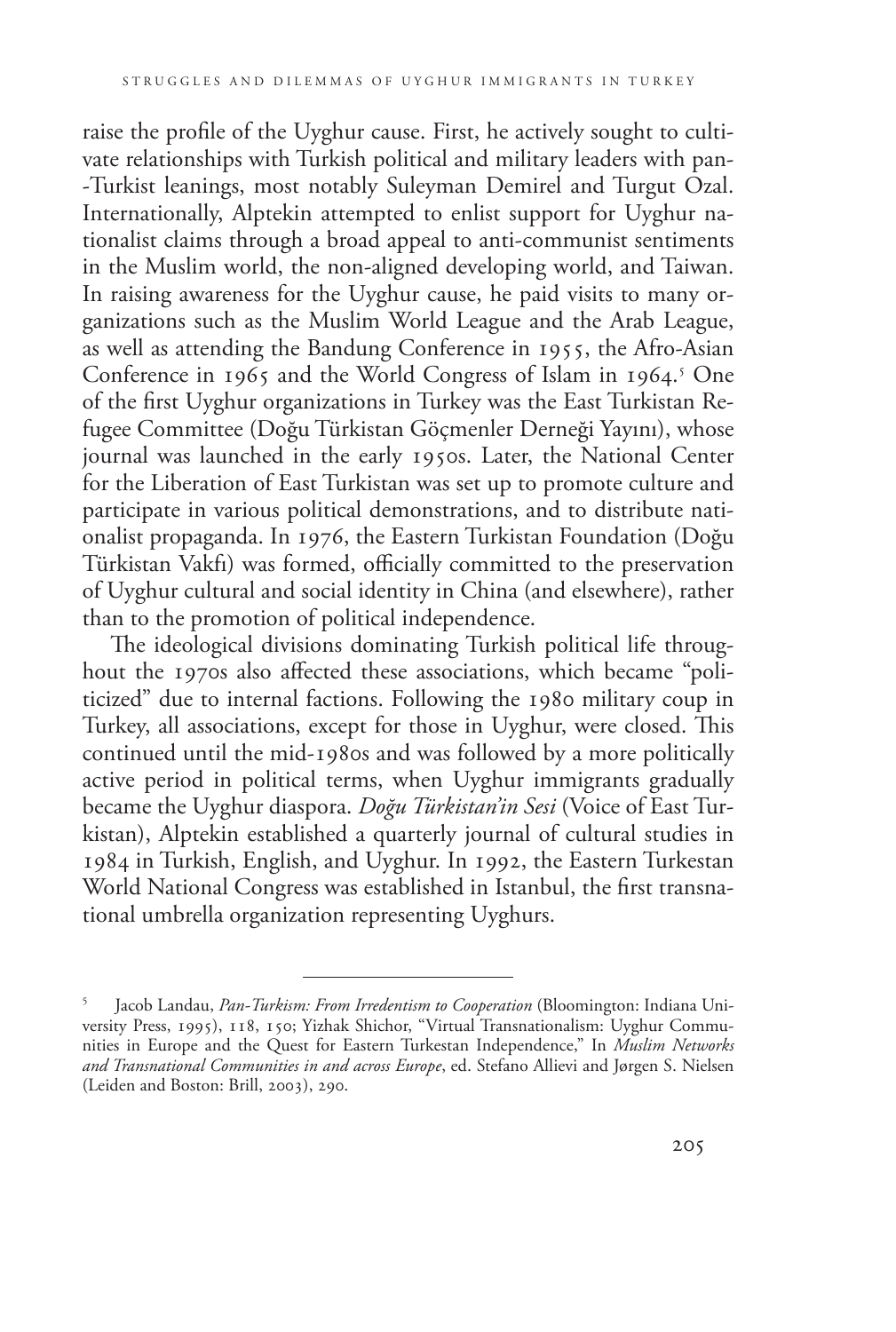#### p oli g ra f i

Since 2010, Uyghurs have established many community organizations to facilitate their adaptation to life in Turkey, geared towards solving social and economic problems, easing the difficulties of transition and also aiming to alleviate the feeling of longing for their place of origin by providing a social and cultural life and network. Today, the Uyghurs have a large number of associations and foundations ranging from small solidarity associations concentrated in the big cities such as Istanbul, Ankara and Kayseri, to more advanced organizations that can be called unions or coalitions. Based on unofficial information, Turkey now has about 180 Uyghur associations and organizations. Some work closely together; most work independently. Their purposes are eclectic and often with the sole idea of sustaining themselves, ensuring solidarity within their own immigrant groups, and preserving their identities through cultural activities. Some organizations such as the East Turkistan Education and Solidarity Association (Doğu Türkistan Maarif ve Dayanışma Derneği) are officially committed to the preservation of Uyghur culture and social identity, both in China and the diaspora, and openly promote political independence from China. Leaders are active in raising awareness for the Uyghur cause and have paid visits to many organizations both in Turkey and abroad. They have also visited high ranking Turkish officials including president Recep Tayip Erdogan and presidents of other political parties in Turkey. Doerschler<sup>6</sup> contends that immigrants motivated principally by economic concerns are likely to be "largely focused on material and status gains in the host country, leaving many quite detached from and disinterested in politics." By contrast, groups that were expelled or otherwise left reluctantly may pine for the day when they can end their "exile" by returning home. With stronger ties to their society of origin, they might well see themselves as duty bound to advance the interests of their homeland in a more political way in their temporary abode. They are attentive to events in their place of origin that "continue to have a bearing on the lives of friends, family, and other related minority or citizen groups".<sup>7</sup>

Peter Doerschler, "Push-Pull Factors and Immigrant Political Integration in Germany," So*cial Science Quarterly* 87, no. 5 (December 2006): 1101, [https://www.jstor.org/stable/42956597.](https://www.jstor.org/stable/42956597) Doerschler, "Push-Pull Factors," 1102.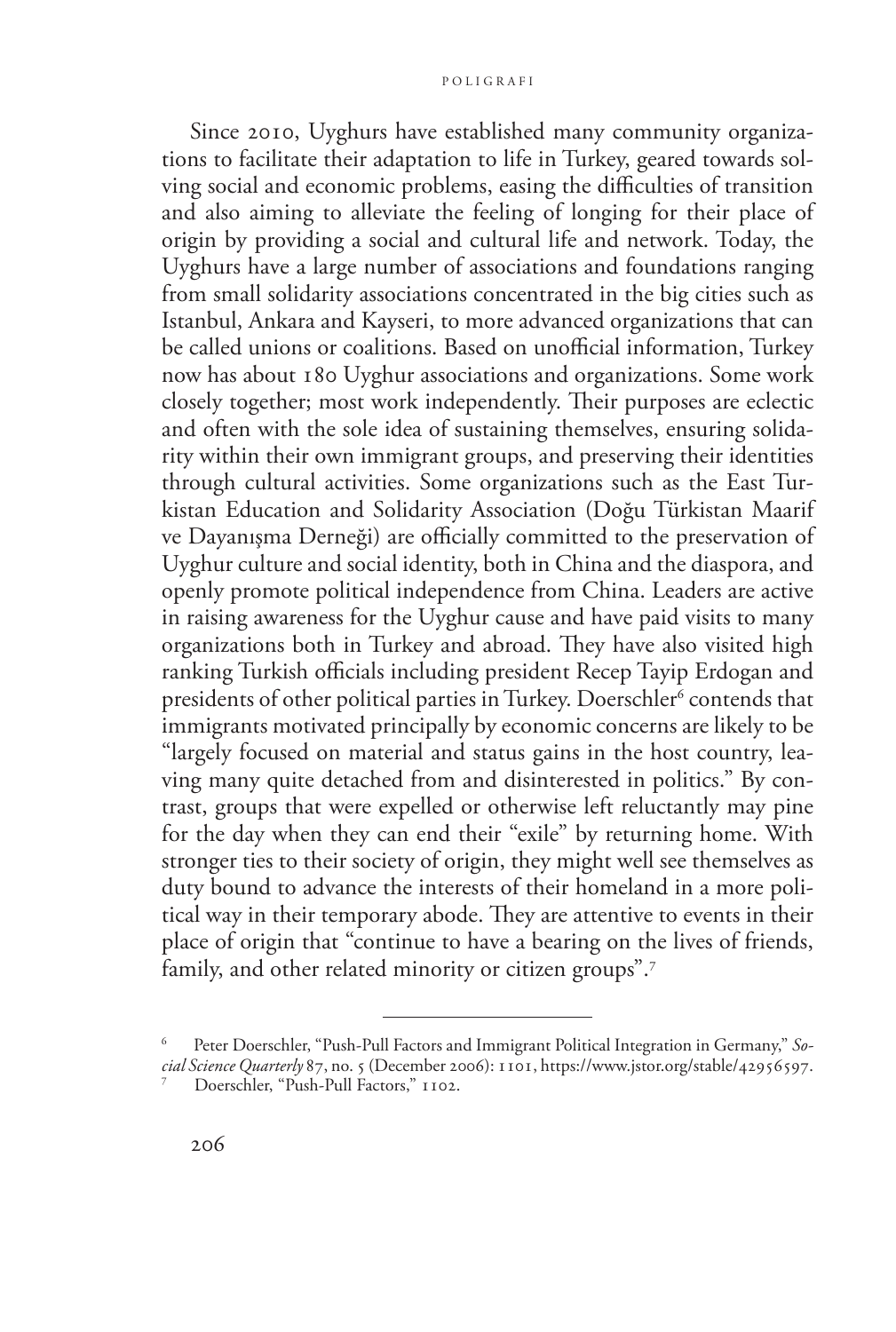Starting in the1980s, and especially since 2009, there has been a new wave of immigrants who came to visit relatives, engage in trade, and study, many of them fleeing from Chinese persecution. The Uyghur ethnic networks in Turkey plays a significant role. They are characterized by a well-functioning extended family, an ethnic neighborhood, community-based groups, and self-help organizations. Initially, most Uyghur migrants who had arrived collectively tended to settle together, creating special quarters, Zeytinburnu, Sefaköy, Aksaray, Selim Paşa in Istanbul or Yasevi in Kayseri. The number of fundamentalists completely rejecting integration into Turkish society is very low. Most Uyghurs want economic integration and access to employment, health care, schooling and other social services; however, the desire for cultural and social integration is the least of their concerns. Hundreds of Uyghurs who seek asylum temporarily are settled across Turkey by the UNHCR. In addition to these, thousands of Uyghur refugees and immigrants are living in limbo in precarious situations.8 Of the total population of Uyghurs living in Turkey, estimated at 50,000, at least 10,000 are refugees, plus 10,000 Kazakhs and Kyrgyz immigrants from Xinjiang living in Turkey. A number of Turkish politicians along with Turkish and Uygur scholars have speculated that the Uyghur population living in Turkey is about 320,000.9 However, it should be remembered that although not numerically strong, in terms of political leverage for Turkey, "the Uyghurs of China" can be used as a bargaining chip between Turkey and China.

In the last couple of years, about 10,000 Uyghurs have applied for Turkish citizenship, but most of their applications have not been processed. Just before every election and when Uyghur activists visit them, high-ranking politicians make promises to solve issues of residency and citizenship, but invariably they do not keep their promises. Occasi-

Mettursun Beydulla, "Experiences of Uyghur Migration to Turkey and the United States: Issues of Religion, Law, Society, Residence, and Citizenship," in *Migration and Islamic Ethics: Issues of Residence, Naturalization and Citizenship*, ed. Ray Jureidini and Said Fares Hassan (Leiden; Boston: Brill, 2020), 184, [https://doi.org/10.1163/9789004417342\\_011.](https://doi.org/10.1163/9789004417342_011) 9 Areeb Ullah, "Turkey to Block Anti-China Media to Dismay of Uighur Activists," *Middle* 

*East Eye (MME),* August 4, 2017, [https://www.middleeasteye.net/news/turkey-block-anti-chi](https://www.middleeasteye.net/news/turkey-block-anti-china-media-dismay-uighur-activists)[na-media-dismay-uighur-activists.](https://www.middleeasteye.net/news/turkey-block-anti-china-media-dismay-uighur-activists)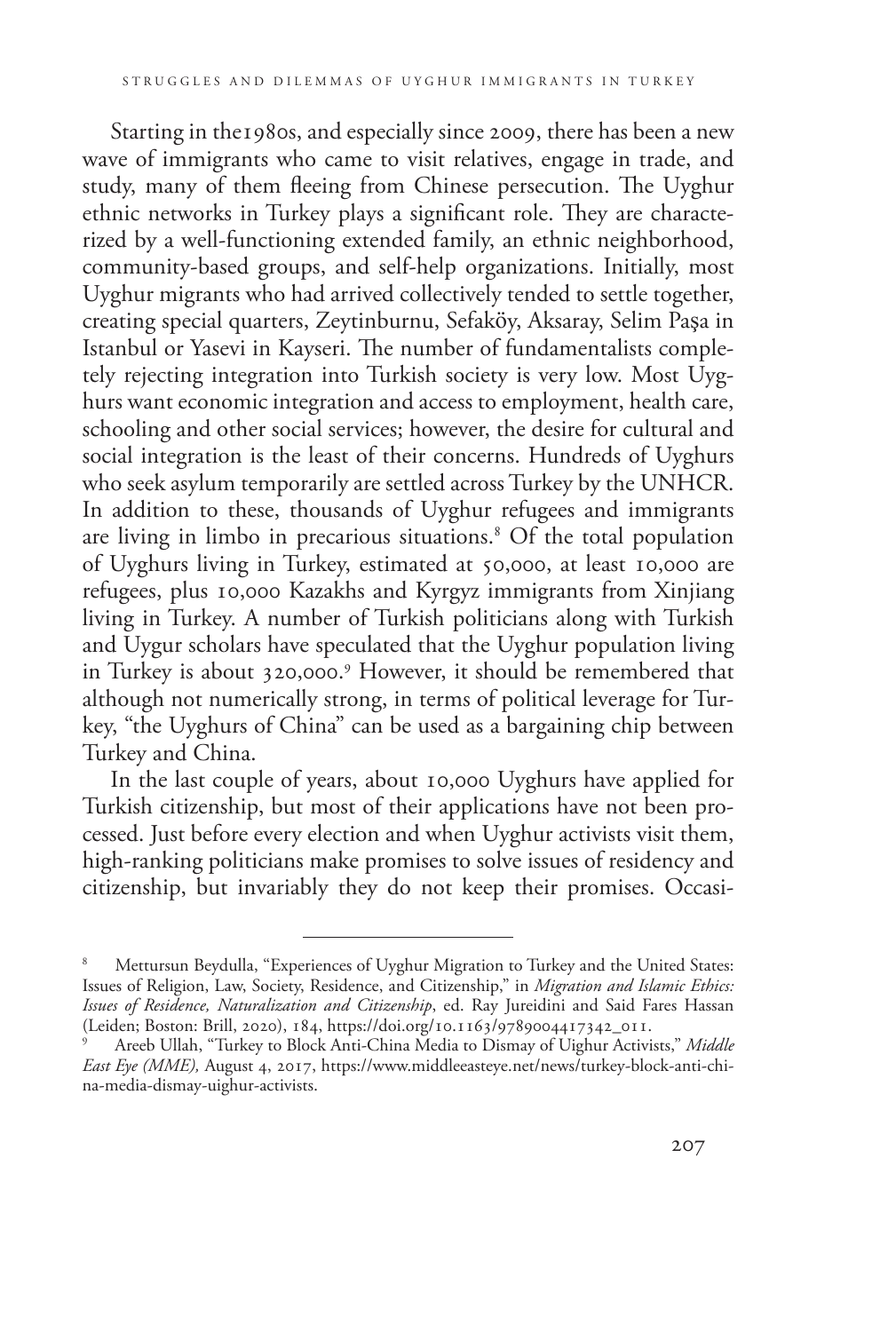onally, the Turkish government has organized a big feast and invited thousands of Uyghurs and high-ranking Turkish politicians to address Uyghur and Xinjiang problems including human rights violations. All of these events are delivered live to the Turkish people and the world. Some Uyghurs believe these kinds of events help the Uyghur cause, but a number of activists and intellectuals have stressed that this type of event plays to targeted audiences. They are used to gain support from the nationalist and religious forces in Turkey, toying with the Uyghur.

Currently, many Uyghurs do not have resident permits or even valid passports. Many Uyghurs live in Turkey "illegally" and their situation is uncertain and precarious. Hundreds of Uyghurs are living in detention houses or deportation centers (*Geri Gönderme Merkezi*) under the guise of being terrorist suspects. Uyghurs in Turkey believe they are innocent. A prominent Uyghur activist and community leader stressed it this way:

I don't understand this and I have a hard time explaining this to my fellow Uyghur brothers. First, I visited Abdulkadir Yapchan/Yapçan in the deportation center and he is a well-respected religious scholar, activist and community leader. (He has been in the deportation center since 2016).<sup>10</sup> Then I visited Amine Vahit in the deportation center in Selim Pasha Istanbul. I talked to her lawyer Mr. Zeynep and he told me that Amine is clean and innocent. Someone called the police and complained about her. So, she was arrested and put

Abdulkadir Yapçan, who has been granted political asylum by the United Nations High Commissioner for Refugees and has been living in Istanbul for 18 years. Yapchan escaped from China in 1998 reportedly the most wanted man in China, was accused of being a senior leader of the East Turkestan Islamic Movement (ETIM). Due to the Chinese government's lobbying and pressure, Turkey detained him in 2002 and 2008 but released him (Radio Free Asia, "Exiled Leader Claims China Is behind Turkey's Decision to Detain a Uyghur," last modified October 10, 2016, [https://www.rfa.org/english/news/uyghur/exiled-leader-claims-chi](https://www.rfa.org/english/news/uyghur/exiled-leader-claims-china-10102016155133.html)[na-10102016155133.html\)](https://www.rfa.org/english/news/uyghur/exiled-leader-claims-china-10102016155133.html). Turkey's Constitutional Court ruled on May 2, 2019 and ordered him freed from the deportation center. However, the next day the Istanbul Çağlayan 29th High Criminal Court issued a judgment in his renewed extradition case, but he was barred from leaving his neighborhood in the Küçükçekmece district of Istanbul (Abudulla Bozkurt, "Abdulkadir Yapuquan, China's Most Wanted Uighur, Freed in Turkey," *Nordic Monitor*, May 26, 2019, [https://www.nordicmonitor.com/2019/05/abdulkadir-yapuquan-uighur-man-want](https://www.nordicmonitor.com/2019/05/abdulkadir-yapuquan-uighur-man-wanted-in-china-over-terror-charges-freed-in-turkey)[ed-in-china-over-terror-charges-freed-in-turkey\)](https://www.nordicmonitor.com/2019/05/abdulkadir-yapuquan-uighur-man-wanted-in-china-over-terror-charges-freed-in-turkey). On April 8, 2021, Istanbul Çağlayan Justice Palace dismissed his case, citing a lack of credible evidence (Radio Free Asia, "Turkish Court Rejects China's Request to Extradite Uyghur Religious Teacher," April 9, 2021, [https://www.](https://www.rfa.org/english/news/uyghur/turkey-dismiss-04092021192932.html) [rfa.org/english/news/uyghur/turkey-dismiss-04092021192932.html](https://www.rfa.org/english/news/uyghur/turkey-dismiss-04092021192932.html)).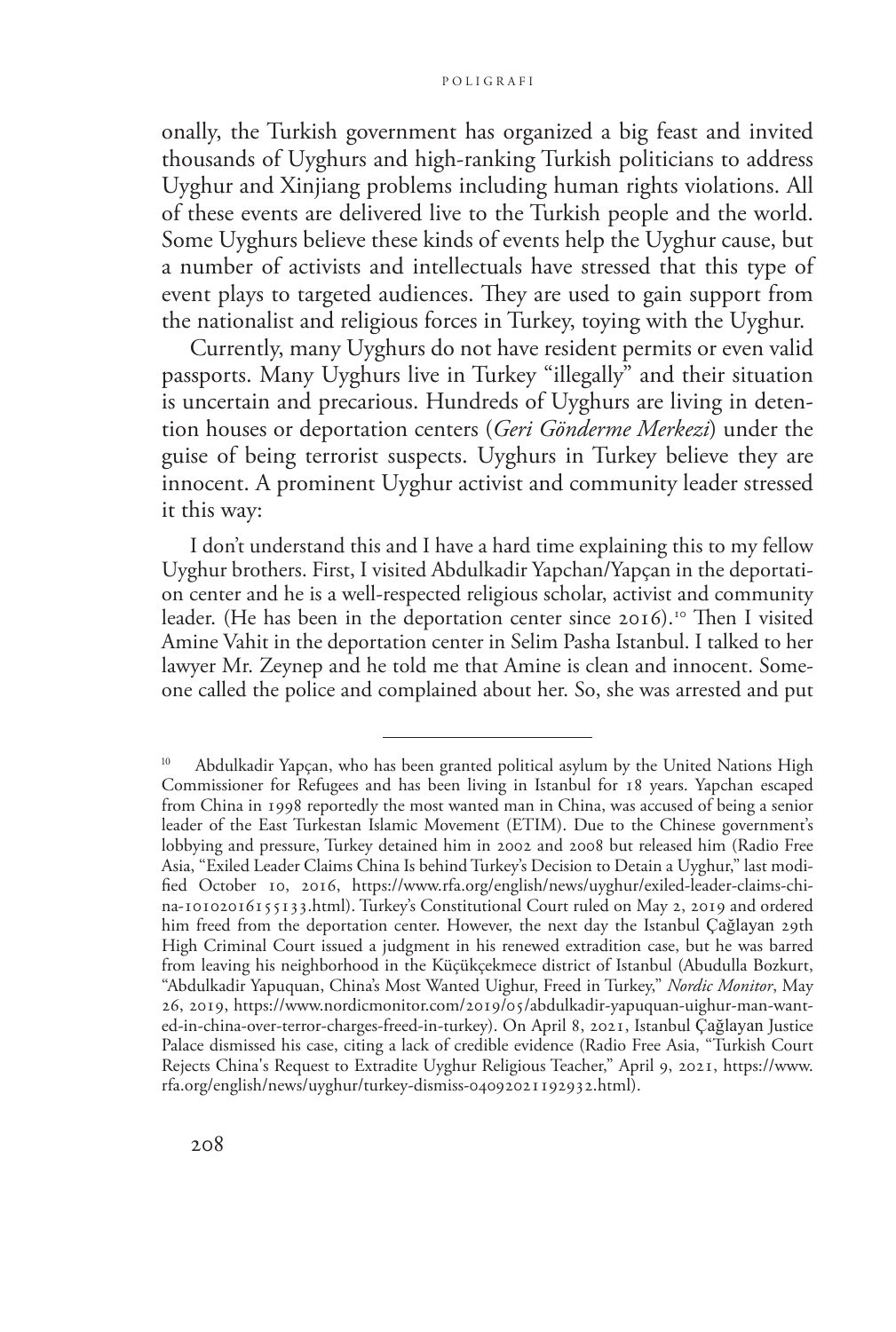in a deportation center. She has two fatherless children. It is very sad. Do you think Allah can forgive us? We are persecuted and oppressed in China. But similar things are happening here in Turkey. It is because of Turkish bureaucracy and it is the fault of Turkish officials. Turkey is responsible for this in this world and in the next world. We will seek our rights and justice now and in the next world, in the name of Allah.<sup>11</sup>

The Turkish immigration experience has created two groups of Uyghurs, called *yerlik* (local) or *kona* (old) who were descendants of those migrating at earlier times (in the 1950s), and *yengi kelgenler* (newcomers), those who have immigrated since 1980. At first the cultural differences between these groups were significant. The *yerlik* were more Turkicized, more religious and looked down upon by the newcomers because of their ignorance of religion. The second and third generation, young Uyghurs who were born in Turkey and are better educated than earlier generations, perceive and experience more acutely the discrimination and the status of being outsiders. The second and third generations of Uyghurs in Turkey assimilated so rapidly that in fact, community activists worried about the dangers to Uyghur continuity posed by intermarriages, low levels of connection to the (East Turkistan) homeland, the loss of the Uyghur language, and other indicators of declining distinctiveness. Some communities have been dissolved as the younger generations, some of whom had already been Turkicized and lost their Uyghur cultural and linguistic identity, tend to leave their traditional encapsulated compounds seeking accommodation and employment. Consciousness of Uyghur ethnic identity is typically highest at the time of arrival and erodes over time and across generations. Newly arrived Uyghur are thus more likely to be tied to East Turkistan and, to the extent that they are capable of collective political action in the host society, to act on its behalf in the political realm. Time in Turkish society may also soften the sense of marginal status felt by Uyghur members as a whole. On arrival, a group's folkways, traditions, social practices, cuisine, language, and public behavior may mark them as outsiders.

<sup>11</sup> Abdusalam Karataş, "Gundem Icinden: Doğu Türkistan (Agenda: East Turkistan)," *TV5*, July 23, 2018, [https://www.facebook.com/100008284862701/videos/2228935120725962/](https://www.facebook.com/100008284862701/videos/2228935120725962/UzpfSTEwMDAwODI4NDg2MjcwMToyMjI4OTc) [UzpfSTEwMDAwODI4NDg2MjcwMToyMjI4OTc0MDc3Mzg4NzMz](https://www.facebook.com/100008284862701/videos/2228935120725962/UzpfSTEwMDAwODI4NDg2MjcwMToyMjI4OTc).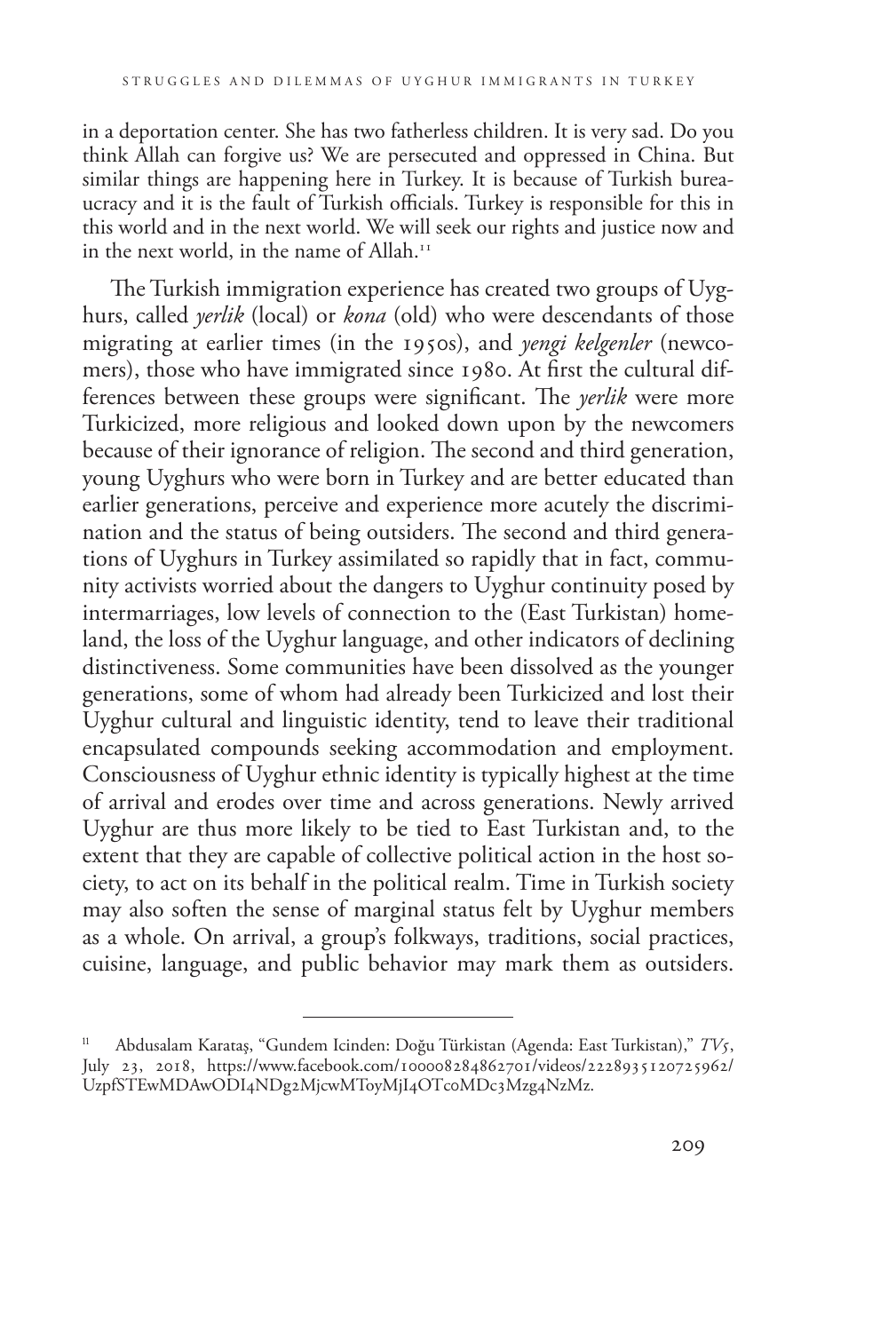Nonetheless, Alba and Nee<sup>12</sup> have documented the gradual erosion of ethnic consciousness over time in a manner consistent with the formulations of the concept and resistance to nativist elements. Religion, though less-commonly cited as a factor in receptivity, is undoubtedly part of the package.

For similar economic and professional reasons, since the 1960s many of Turkey's Uyghurs began immigrating to third countries such as Canada, Holland, and Scandinavian countries, but primarily to Germany. Paradoxically, it has been more difficult for them to assimilate and easier to maintain their identity in these countries compared to Turkey. Under these circumstances Germany, and later the United States, has become the central outpost and the most important base for promoting the cause of East Turkistan independence and Uyghur nationalism.

The Uyghurs in Turkey consider themselves to be Uyghur Turks, a Muslim part of the Umma, but they still try to retain their Uyghur culture. They generally have positive feelings towards Turkey, even those who have been subjected to unfair treatment, being ignored, ridiculed or treated differently. Most maintain ties with relatives in East Turkistan and even in the absence of such ties, they maintain an interest in Uyghur news, customs and a desire to revisit their homeland. They have formed various cultural and religious associations through which they have contact with other immigrants and refugees from East Turkistan and maintain an identification with the Uyghur community. Unfortunately, most of the Uyghur diaspora in Turkey have not been able to contact their families in East Turkistan since December 2016. E-mail, telephone and internet have been shut down by the authorities. Authorities have severely restricted Uyghurs leaving since the summer of 2017, in what Uyghurs believe is an attempt to keep the lid on stories that might be told about the ongoing repression inside Xinjiang. The Chinese government is conducting a mass, systematic campaign of human rights violations against Uyghurs and other Muslims in Xinjiang.13 Dr. Abudreşit Celil Karluk

Richard Alba and Victor Nee, *Remaking the American Mainstream: Assimilation and Contemporary Immigration* (Cambridge, MA: Harvard University Press, 2003).

<sup>13</sup> HRW, "Eradicating Ideological Viruses China's Campaign of Repression against Xinjiang's Muslims," *Human Rights Watch*, September 2018, [https://www.hrw.org/sites/default/files/re](https://www.hrw.org/sites/default/files/report_pdf/china0918_web.pdf)[port\\_pdf/china0918\\_web.pdf](https://www.hrw.org/sites/default/files/report_pdf/china0918_web.pdf).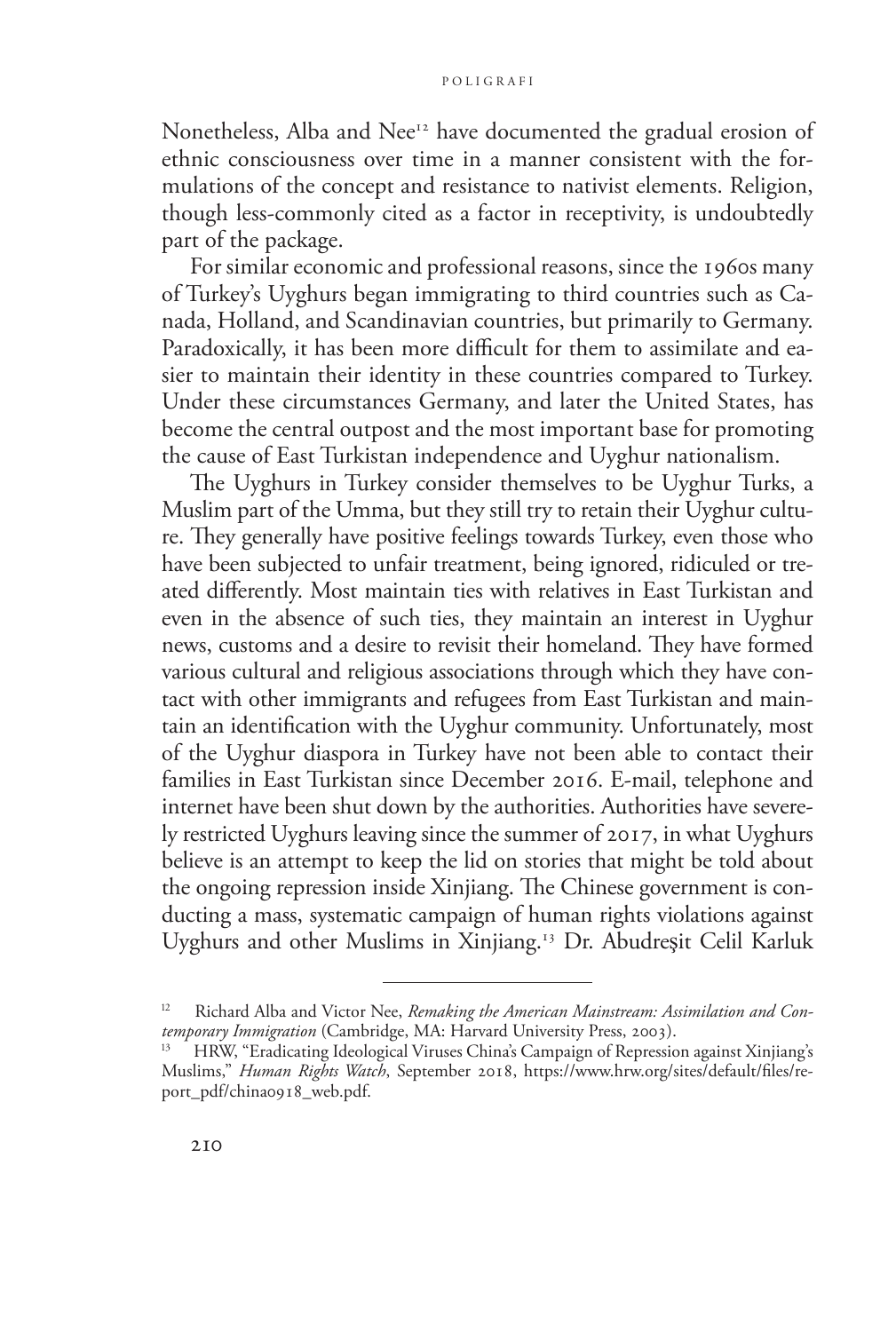(Professor at Yildirim Beyazit University, Ankara, Turkey) highlighted these issues in a press conference:

China has not only violated human rights in East Turkistan, China has violated human rights every place it can reach. Look at our room now, where are the media? Why is this room not full? These things clearly prove China's human rights violations of people here, in Turkey. China is using its lobby to violate Uyghurs' rights all over the world. East Turkistan has double the honor of Turkey as both Muslim and Turkish. Uyghurs are hopeless and powerless. My fellow Uyghur brothers in East Turkistan said, "Our ancestors fought against the invaders in the Battle of Gallipoli (Çanakkale Savaşı) and they were martyred there. We gave support and help to the establishment of the Republic of Turkey. Where is Turkey now? Why is Turkey so silent during our difficult and dark time? Where is the fidelity of the Turkish people?" My fellow Uyghur brothers in Turkey asked me why if, "We have skills and are capable of working, why not give us a work permit? Why doesn't the Turkish government give us the same benefits they gave to Syrian refugees? Why don't they give us the same benefits they gave to Syrian students? Thousands of Uyghur students who came from East Turkistan and fled from Egypt are studying in Turkey now. Most of them don't have a scholarship and most Uyghur students can't communicate with their families, since communication is banned by the Chinese government. They can't receive any financial support from their parents. So, they aren't able to pay 5,000 TL-30,000 TL tuition. In the end they give up school and a lot of them work for Turkish tourism companies as tour guides and interpreters for Chinese tourists in Turkey. We know thousands of Uyghurs whose residency permits and other problems are not solved in Turkey. When the dead body of three-year-old Aylan Kurdi washed up on the beach in Turkey, the whole world, including Turkey, was shocked and raised their voices. The same things are happening in East Turkistan, but Turkey and the rest of the world are silent. Why? Turkish musicians are performing Uyghur music and songs and making money. Hundreds of Turkish scholars are studying and teaching Uyghur language, literature, culture and history in Turkey. Where are these people? Why didn't these folks give voice to hundreds of Uyghur artists and scholars in jail? All of this makes us think. Obviously, we see the fear of China's huge impact on our Turkish and Muslim brothers and other humanity. I want to say one more thing. It would be very different and we would receive more attention and more support, if we held a conference about animal rights and dogs were killed in the street.<sup>14</sup>

Türk Ocakları, "Dogu Turkistan'daki Insan Haklari Ihlalleri Hakkinda Basin Açiklaması [Press Conference on Human Rights Violation in East Turkistan]," *Turk Ocaklar*, accessed Octo-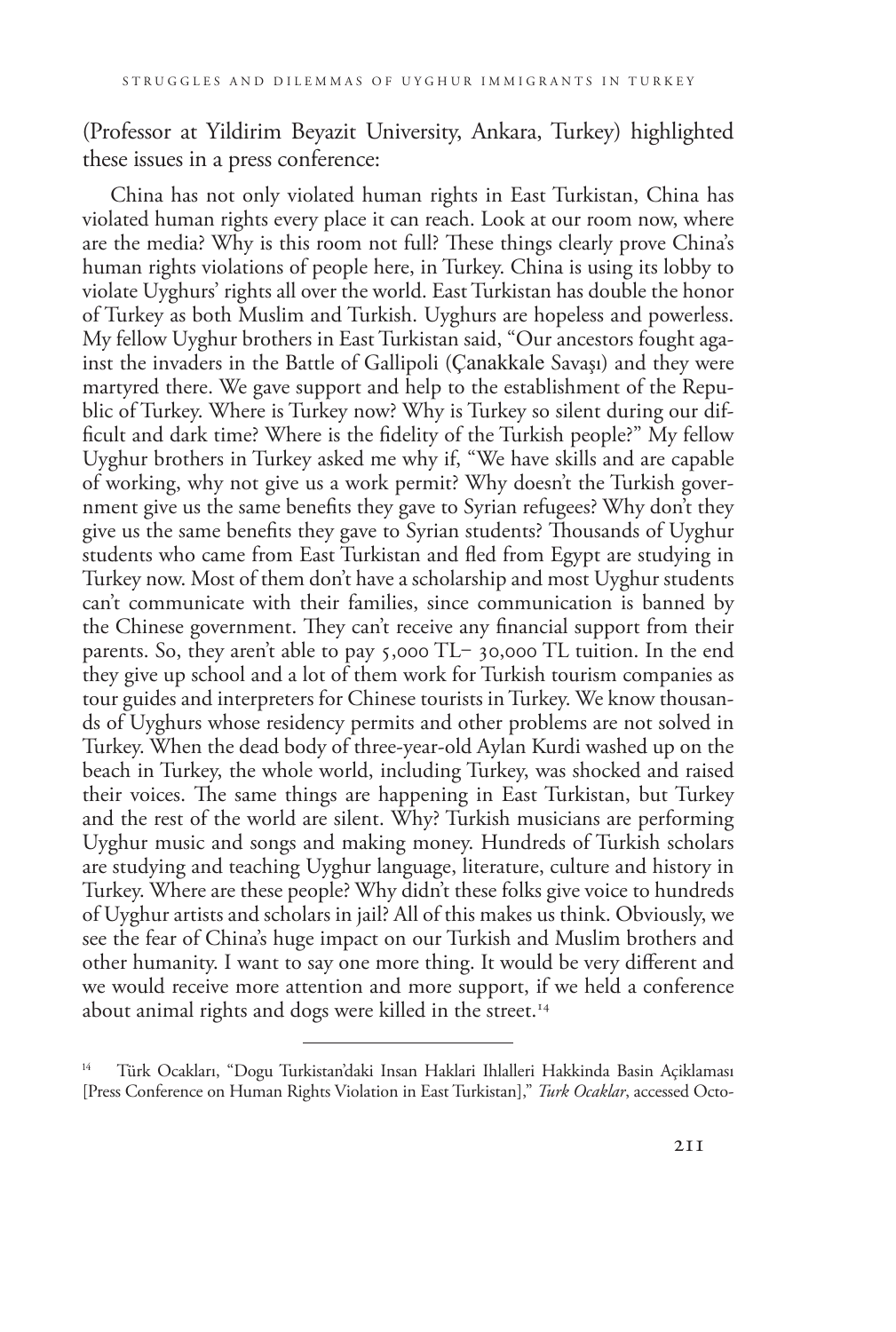#### p oli g ra f i

In August 2018, a United Nations panel reported that China had turned Xinjiang into "a massive internment camp." United Nations human rights experts expressed alarm over what they said were many credible reports that China had detained a million or more ethnic Uyghurs in the western region of Xinjiang and forced as many as two million to submit to re-education and indoctrination. Gay McDougall, a member of the U.N. Committee on the Elimination of Racial Discrimination said that "something resembling a massive internment camp, shrouded in secrecy, a sort of no-rights zone,"<sup>15</sup> had been created, and Uyghur human rights organizations reported that three to five million Uyghur, Kazakhs and Kyrgyz (mostly Uyghurs) were locked in the concentration camps. The "People's War on Terror" is directly linked to president Xi Jinping's broader moves to establish his personal authority, and to demonstrate absolute control over this key strategic region in order to ensure the success of the flagship BRI, of which Xinjiang is an important part. Current policies seek to quarantine Uyghurs from any foreign contact by targeting individuals who have promoted Uyghur language or culture, as well as people who resist, or are insufficiently enthusiastic about "security" and the "war on terror" campaign.<sup>16</sup> Now the United States, Canada, the Netherlands and UK parliaments and governments recognize that what happened to Uyghurs and other Turkic Muslim people in Xinjiang is genocide. More than 50 recognized independent researchers into international law, Chinese ethnic genocide policy and Uyghur studies have conducted research and released their report. This report stated that Chinese authorities' treatment of Uyghurs meets every criteria of genocide under the United Nations 1948 Genocide Convention. This report concluded that China bears state responsibility for an ongoing genocide against the Uyghurs, in breach of the Genocide Convention. It included mass internment, mass birth-prevention stra-

ber 28, 2018, [https://www.facebook.com/search/top/?q=turk%20ocaklari%20dogu%20turkistan.](https://www.facebook.com/search/top/?q=turk%20ocaklari%20dogu%20turkistan) <sup>15</sup> Nick Cumming-Bruce, "U.N. Panel Confronts China over Reports that It Holds a Million Uighurs in Camps," *New York Times*, August 10, 2018, [https://www.nytimes.com/2018/08/10/](https://www.nytimes.com/2018/08/10/world/asia/china-xinjiang-un-uighurs.html) [world/asia/china-xinjiang-un-uighurs.html](https://www.nytimes.com/2018/08/10/world/asia/china-xinjiang-un-uighurs.html).

Rachel Harris, "Securitization and Mass Detentions in Xinjiang: How Uyghurs Became Quarantined from the Outside World," *Quartz*, September 5, 2018, [https://qz.com/1377394/](https://qz.com/1377394/securitization-and-mass-detentions-in-xinjiang-how-uyghurs-became-quarantined-from-the-outside-world) [securitization-and-mass-detentions-in-xinjiang-how-uyghurs-became-quarantined-from-the](https://qz.com/1377394/securitization-and-mass-detentions-in-xinjiang-how-uyghurs-became-quarantined-from-the-outside-world)[outside-world.](https://qz.com/1377394/securitization-and-mass-detentions-in-xinjiang-how-uyghurs-became-quarantined-from-the-outside-world)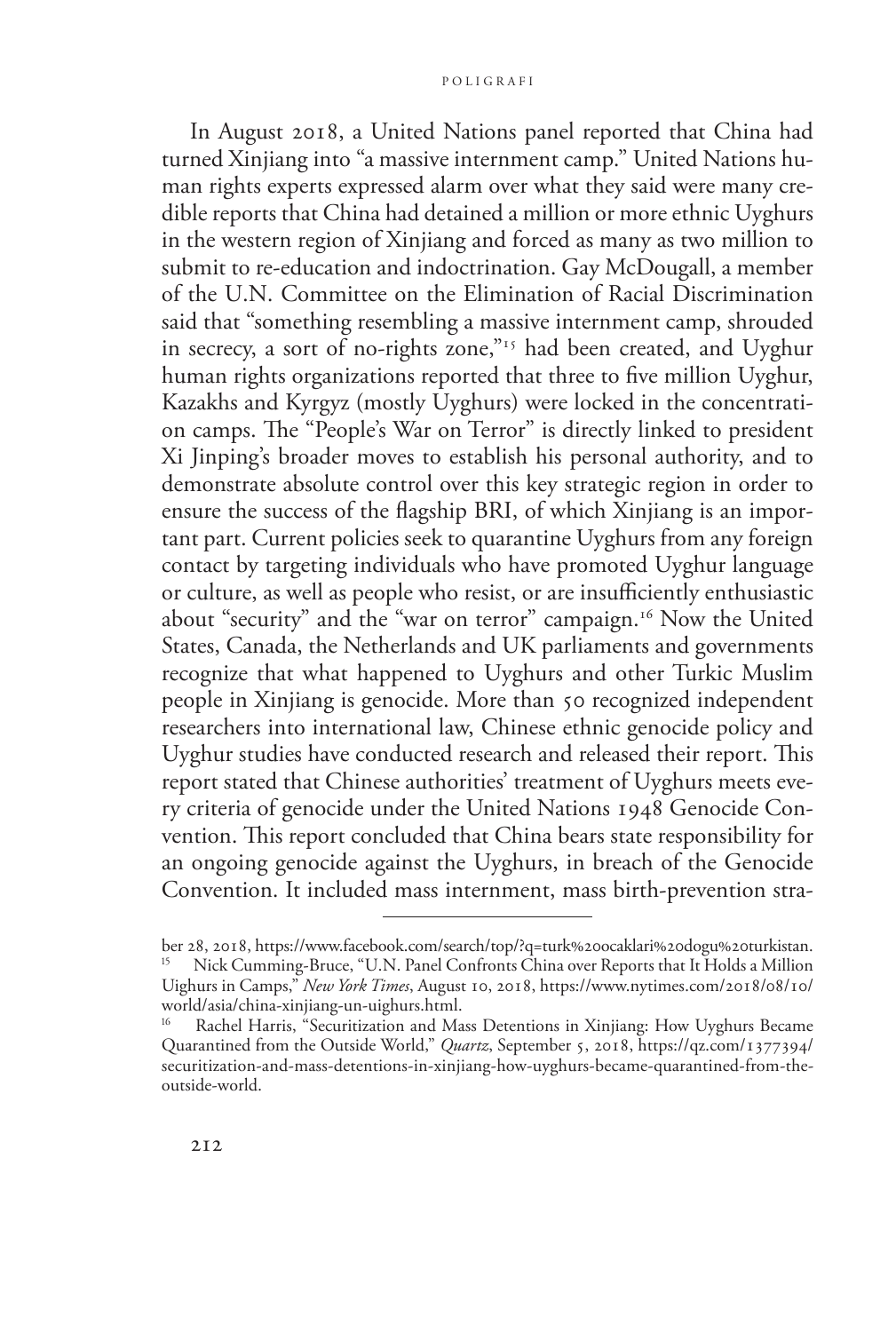tegy, forced sterilization, forcible transfer of Uyghur children to state- -run facilities, and eradication of Uyghur identity, community, and domestic life, selective targeting of intellectuals and community leaders.<sup>17</sup>

The educational dilemma among the Uyghur in Turkey

Compared to Turkish youth, many young Uyghurs in Turkey are more likely to grow up marginalized in an economically deprived environment with restricted educational opportunities. For Uyghurs, including those from families who have been in Turkey for three generations, the most important issue is employment; they have a hard time competing with Turks. Above and beyond the discrimination to which they are subjected there is the accumulation of educational deprivation that begins with linguistic deficiencies. First-generation Uyghurs have a limited command of the Turkish language. These linguistic challenges have been identified as a major factor for the first generations, which is then reinforced by the Turkish school system and regulations that do not adapt to the needs of Uyghur children. Though Uyghurs are the single largest minority group in some counties such as Zeytinburnu and Selim Paşa in Istanbul and constitute the biggest minority of the population in some school districts, there are currently no teachers who can speak the Uyghur language. There are no initiatives to establish a bilingual educational system or language programs for Uyghur students and their parents.

Standard Turkish is not typically spoken in Uyghur communities in Turkey, especially while participating in social and cultural activities and at home. Many Uyghurs who are legal residents in Turkey (even naturalized citizens) will "fetch" a bride from inside their Uyghur community, Central Asia or from East Turkistan. (This was the case until recently; now there is an overseas travel ban from East Turkistan instituted by the Chinese government). These spouses often remain anchored at home for a number of years. This means they

<sup>17</sup> Newlines Institute for Strategy and Policy, *The Uyghur Genocide: An Examination of China's Breaches of the 1948 Genocide Convention, March 2021*, [https://newlinesinstitute.org/wp-con](https://newlinesinstitute.org/wp-content/uploads/Chinas-Breaches-of-the-GC3.pdf)[tent/uploads/Chinas-Breaches-of-the-GC3.pdf](https://newlinesinstitute.org/wp-content/uploads/Chinas-Breaches-of-the-GC3.pdf), 3-5.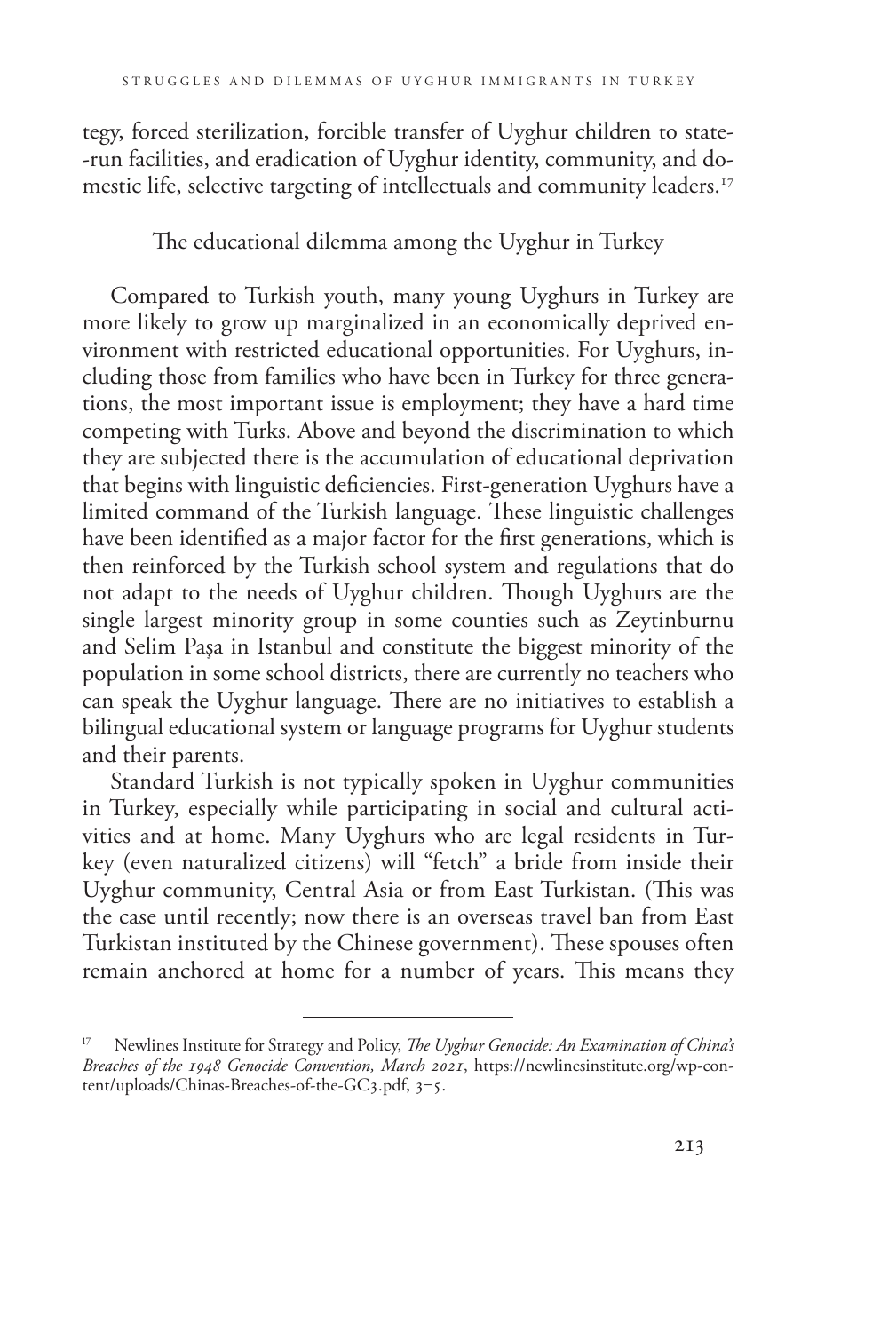might spend most of their time at home, watching Uyghur DVDs, reading Uyghur novels and studying the Quran. Except for watching Turkish television programs, they will have virtually no exposure to Turks, Turkish society or their language. Given the recession in Turkey, such a process is likely to continue for a number of years when women have children. The children in turn will spend their formative years consuming Uyghur language and culture. To a large extent it is a vicious cycle.

Lacking economic independence, young Uyghurs are forced into a dependent relationship with their families and the larger Uyghur community that serves as their support system. Based on my study, the family ranked highest in the values held by Uyghurs, followed by the desire for true friendship, and a satisfying occupation. Most Uyghur first-graders do not master standard Turkish because they are raised in settings where mostly Uyghur is spoken. Most parents cannot participate in parent-teacher conferences or school meetings because their command of Turkish is limited. It is rare that such linguistic barriers can be surmounted in schools, and it is therefore a significant factor in the inability of Uyghur students to acquire knowledge in other subjects in school. In an interview, my informant Mr. Karahan touched on this important issue:

In elementary school, in the first and second grades, my daughter and son were not able to acquire knowledge in Turkish and other subjects at school. Their teacher and director of the school asked to meet me to discuss my children's situation. I was not aware of this until I met them. They told me that my children didn't talk and were very silent in the classroom. They got very low scores in all subjects. They thought my children might have mental and psychological problems. They recommended that I see a psychiatrist they knew. My wife and I were very worried. So, I took my children to that psychiatrist and he told us to speak Turkish at home all of the time and take time to help them with their homework at home. I agreed with him and we did what he said. My children are gradually doing better and their scores are improving at school. We did not hear any more complaints from the teacher and the school director. Now we are facing another serious problem: my children do not speak Uyghur at all at home. We speak Uyghur to them, and they reply in Turkish. They are in middle school now and they feel comfortable speaking Turkish and behave more like Turks, not Uyghurs.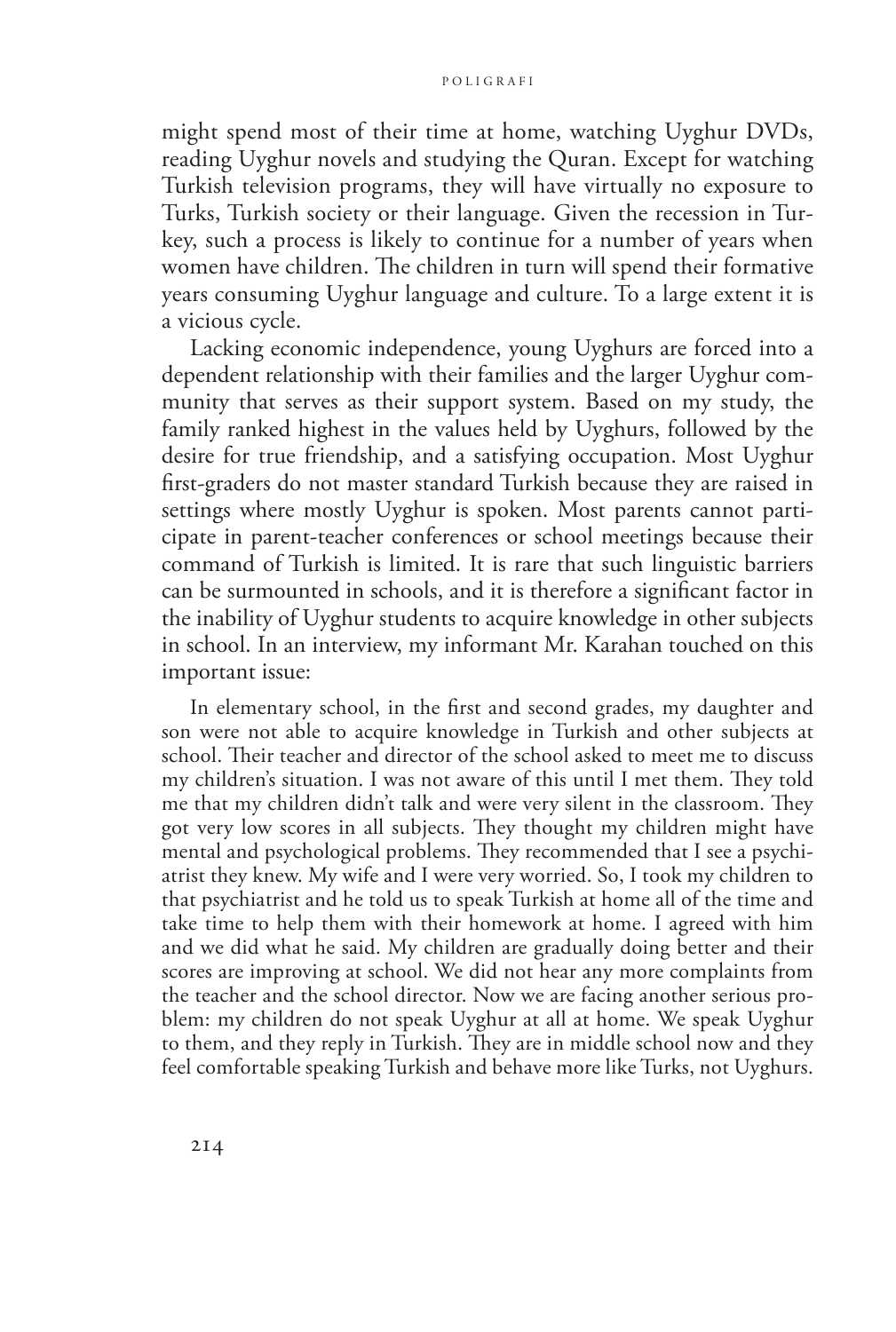I am worried and I feel awkward about this situation. I hope they will go back to being normal one day.

The Turkish educational establishment does not focus on the language problem of the Uyghur community. A number of my informants complained that their Turkish counterparts have more advantages in schooling and in job prospects in Turkey because of their connections (torpil) and untouchable social network, not just because of qualifications. A number of Uyghurs I interviewed complained about the poor quality of education in Turkey, especially the public schools and they said they wished to send their children to Europe or North America, if they would be able.

The social distance between Uyghur immigrants and the Turkish population has become larger, with the exception of the relatively small group of upper-middle class Uyghur immigrants, and a small cadre of technical and cultural intelligentsia, religious scholars and traders, who by virtue of their class position have closer contact with their Turkish counterparts. According to my study, the upscale Uyghur groups feel more at home with their Turkish counterparts than with the poor and marginalized members of the Uyghur community. So, we can see there is an emerging class-based rift within the Uyghur community in Turkey.

# Turkish policy toward Uyghurs

The Turkish government has traditionally denied the diverse ethnic character of Turkey's population, which is the popular view of ethnicity in Turkey. People recognize the different heritage of their neighbors, identifying them as Circassians, Tatar, Kurdish or Laz with little tension arising. Uyghurs in Turkey who are the descendants of refugees from Xinjiang in the 1960s, are largely assimilated and consider themselves Turks rather than Uyghur or East Turkistanis. According to some of my informants, Turkish people generally called them "immigrants" (*göçmen*), even "Japanese" (*Japon*) or Chinese (*Çinli*) because of their different facial features, in particular their "almond eyes" (*çekik göz*). Some of my informants stressed that they felt extremely unhappy and even insulted by these descriptions and attitudes. They also mentioned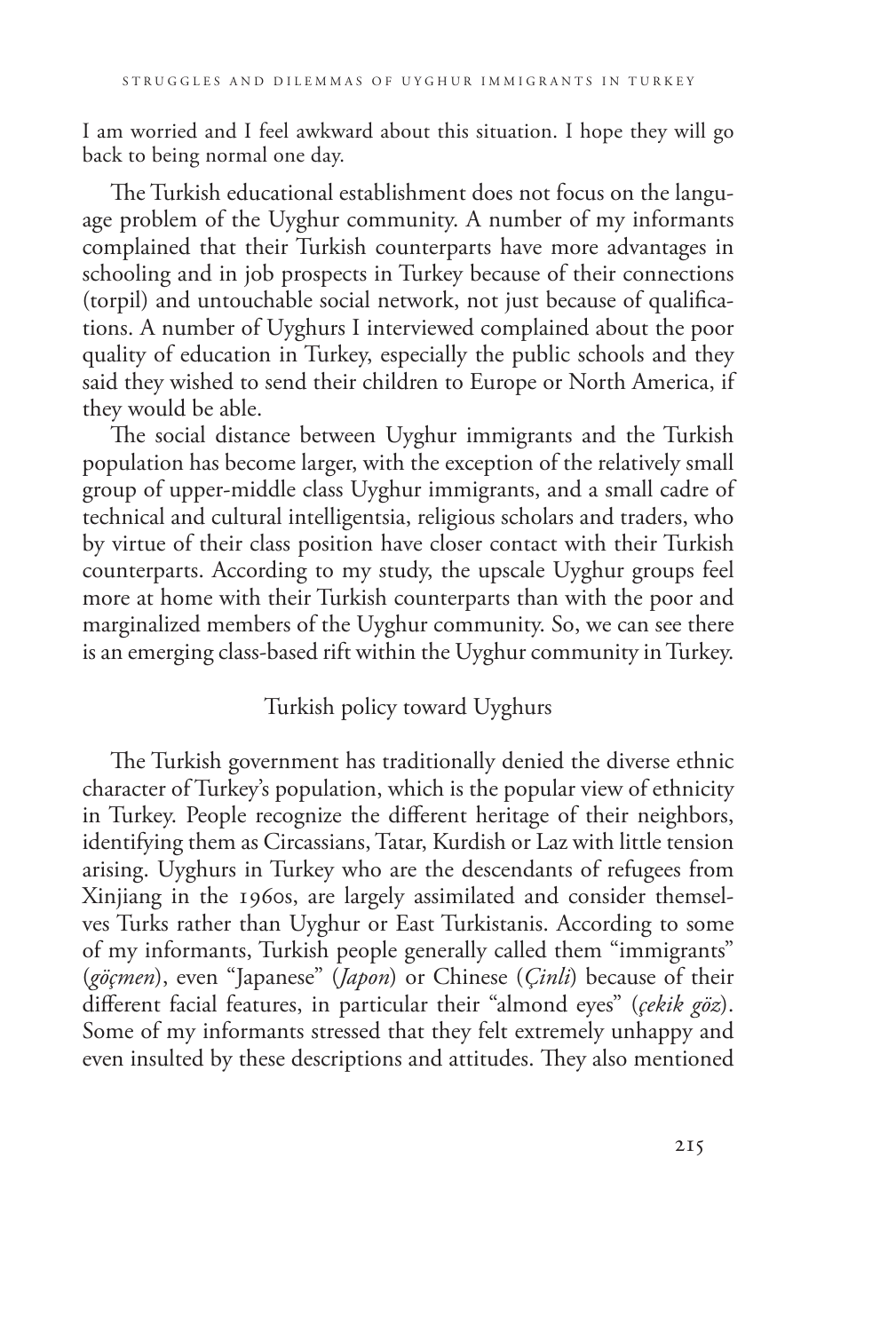that the Turkish attitude and behavior have radically changed since the 1990s. These Uyghurs explained this change occurred because of the independence of the Central Asian republics, Turkey's subsequent policy change toward "Outside Turks," and public knowledge and awareness about Uyghurs and other Turkic peoples of Central Asia. For example, media such as TV and newspapers cover more news about "Outside Turks"; history and literature course materials have included more about "Outside Turks." The Turkish government awarded scholarships and encouraged "Outside Turk" students to study in Turkey. Thousands of students have come to Turkey from Central Asian Turkic republics and about one hundred from East Turkistan have come to study in Turkey every year since 1990. This number increased in the last couple of years and now thousands of Uyghur students from Xinjiang are studying in Turkey, although most don't have a government scholarship.

Government policy throughout the life of the Republic has aimed at the homogenization of the population of Anatolia based on Turkish cultural and linguistic norms. For Kemalists, this approach was crucial to the goal of the survival and long-term viability of the nation-state. In order to achieve this goal, Mustafa Kemal and the military/political elite equipped the state with a superior power over the civil society. Serif Mardin<sup>18</sup> put special emphasis on the statist and centralist character of the Republic in its founding years. Ottoman history demonstrated that external power exploited minority and nationality questions to advance Turkey's expansionist foreign policy goals. To avoid this problem, a new identity had to be created and disparate elements made to cohere.

The descendants of Muslim émigrés from East Turkistan were not exempt from legal pressure and propaganda. There was to be no education or publishing in Turkic dialects such as Uyghur. This had been undertaken so rarely as to be inconsequential. To prosper in society, it was important that an obvious non-Turkish identity be suppressed. More significantly, rural to urban migration and the tendency to inter-marry into the Turkish Sunni majority have played a key part in the assimilation

Serif Mardin, "Center and Periphery Relations: A Key to Turkish Politics," in *Political Participation in Turkey: Historical Background and Present Problems*, ed. Engin Akarlı and Gabriel Ben-Dor (Istanbul: Bogaziçi University Publications, 1975), 22.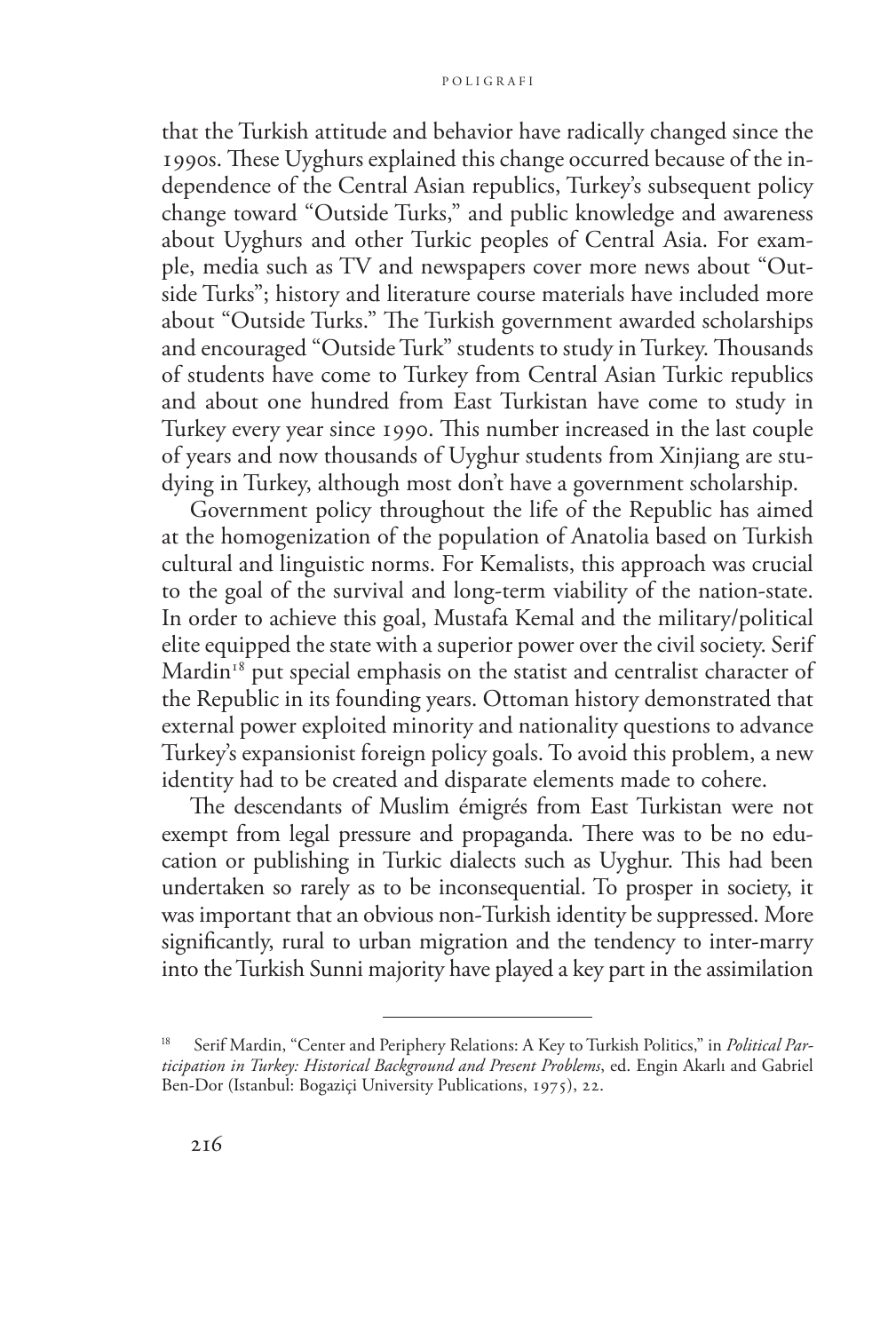process. Youths, especially those of the second and third generations, have failed to develop their knowledge of the Turkic or Uyghur languages of their forefathers, long gravitating instead to the prestige language of the state, Istanbul Turkish. Even the involvement of Uyghurs in local politics in Turkey can have the purpose of raising awareness of the Uyghur question and identity locally; for instance, advocating the recognition and use of Uyghur ethnicity, and demanding Uyghur language instruction in Turkish schools (thus far not successful). But crucially, it is also aimed at gaining support for the Uyghur struggle in East Turkistan. Having become Turkish citizens and voters, Uyghurs have started to engage in the political lobbying of Turkish political leaders on the issue of Uyghur rights in East Turkistan. Such forms of lobbying and generating support for the Uyghurs, unfortunately, have not put any pressure on China; it is a case of politicians giving lip service.

> Chinese repression across borders: Anti-China mobilization among the Uyghurs in Turkey

Anti-Chinese sentiment among Uyghurs in Turkey has attracted the attention of Chinese authorities for a long time, and this attention has in turn affected and shaped mobilization. Uyghurs in Turkey have worked with "newcomers" or new Uyghurs or Kazaks from Xinjiang to distribute information to the rest of the world about Chinese human rights abuses. During the February 1997 riots in Ghulja, the July 5, 2009 Urumchi riot, and recent implementation of China's "re-education camps," for example, Uyghurs in Turkey have gathered eyewitness accounts of events in Ghulja, Urumchi and across Xinjiang from newcomers in Turkey and distributed these accounts to the world press both through news conferences and social media.

Radio Free Asia Uyghur Services has documented that Chinese agents have offered jobs to native Turks to collect information about Uyghurs in Turkey.19 A number of my informants indicated that Chinese embassy or trade office staff are dedicated solely to mapping dissi-

Radio Free Asia, "Uyhgurlar Hakkide Melumat Toplash Uchun Hitay Bezi Turklerge Ish Teklipi Sunghan [Chinese Offer Jobs to Some Turks to Collect Information about Uyghurs in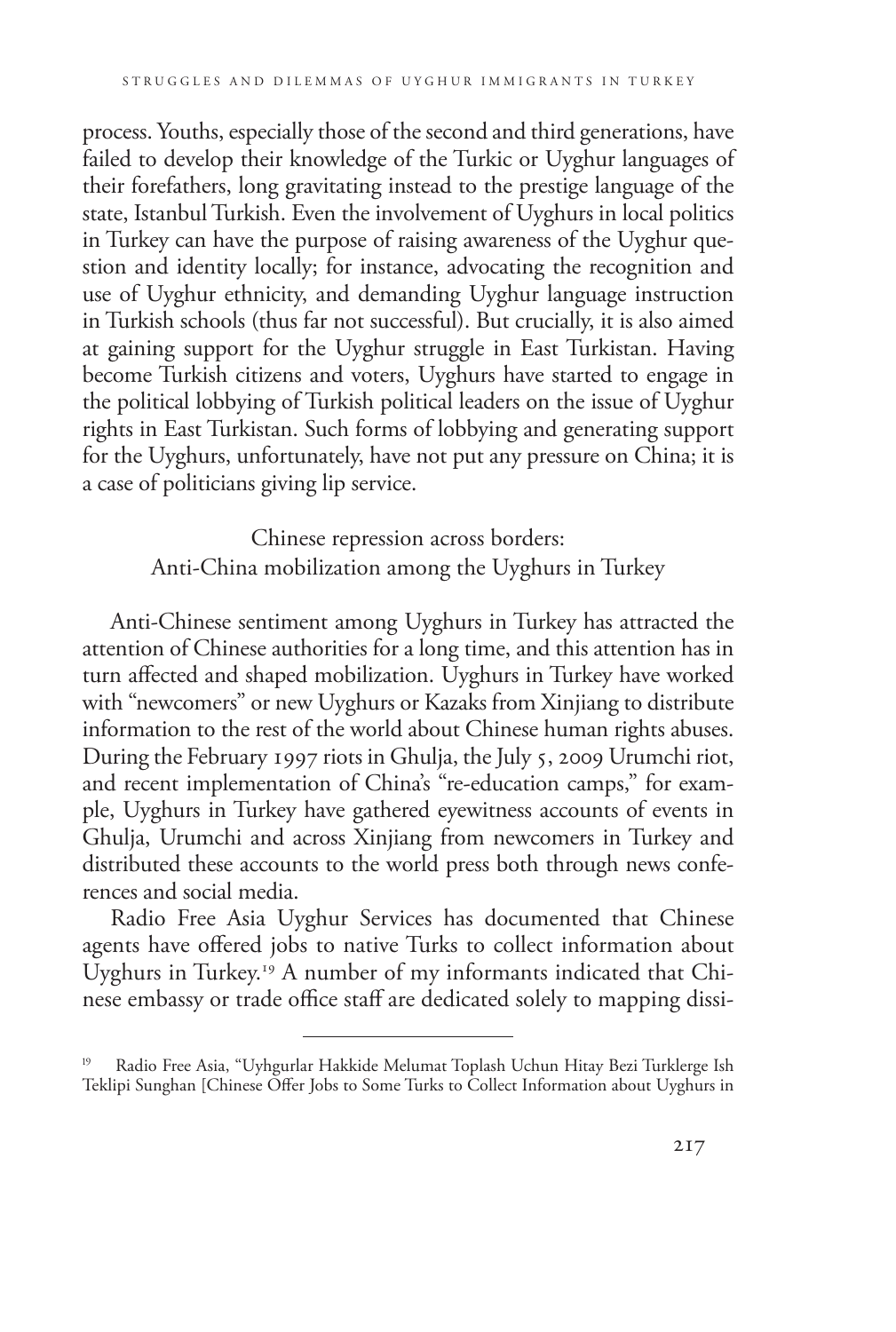dents and other Uyghurs including refugees and their activities in Turkey. Threats, often directed at family members still in Xinjiang, are the most common way the Chinese government has used to silence dissidents in Turkey, and a large number of refugees and immigrants still live in fear of Chinese authorities.<sup>20</sup> TRT World has documented that, "The persecuted community who are living in Turkey say Chinese authorities have recruited Uyghurs to watch over whether their behavior is 'suspicious' or opposed to the ruling Communist Party".21 Therefore, most of the Uyghurs I interviewed asked me to keep their identities confidential, and a number of Uyghurs, including students, university lecturers, tradesmen, and housewives, refused to agree to an interview out of fear. A couple of them asked me to delete the recording after I finished the interview. Uyghurs live with fear and trauma because their families remain stranded in China's growing "re-education camps".22 China is tearing Uyghur families apart.<sup>23</sup> As a consequence, a number of my interviewees would not socialize with other Uyghurs, especially Uyghur organizations and activists. They said that there was no way of knowing whether or not these people were connected to the Chinese Communist regime. A lot of my informants stated that the Chinese government was documenting demonstrations, identifying those involved in these activities, sending out threats and harassing Uyghurs and their family

Turkey]," last modified October 6, 2017, [https://www.rfa.org/uyghur/xewerler/xelqara-xewer/](https://www.rfa.org/uyghur/xewerler/xelqara-xewer/xitaydin-turuk-yashlirigha-jasusluq-teklipi-10062017222809.html) [xitaydin-turuk-yashlirigha-jasusluq-teklipi-10062017222809.html](https://www.rfa.org/uyghur/xewerler/xelqara-xewer/xitaydin-turuk-yashlirigha-jasusluq-teklipi-10062017222809.html).

Amnesty International, "Nowhere Feels Safe," accessed February 26, 2020, [https://www.](https://www.amnesty.org/en/latest/research/2020/02/china-uyghurs-abroad-living-in-fear) [amnesty.org/en/latest/research/2020/02/china-uyghurs-abroad-living-in-fear.](https://www.amnesty.org/en/latest/research/2020/02/china-uyghurs-abroad-living-in-fear)

<sup>21</sup> TRT World, "Uyghurs in Exile Say China Is Spying on Them Worldwide," accessed June 14, 2018,<http://www.etaa.org.au/uyghurs-in-exile-say-china-is-spying-on-them-worldwide>. 22 ABC, "Uighurs Live with Fear, Trauma as Families Remain Stranded in China's Grow-

ing 're-education Camps'," ABC's Asia Pacific Newsroom, October 6, 2018, [https://www.abc.](https://www.abc.net.au/news/2018-06-24/uighur-community-in-australia-fear-reports-of-crackdown-in-china/9824554) [net.au/news/2018-06-24/uighur-community-in-australia-fear-reports-of-crackdown-in-chi](https://www.abc.net.au/news/2018-06-24/uighur-community-in-australia-fear-reports-of-crackdown-in-china/9824554)[na/9824554.](https://www.abc.net.au/news/2018-06-24/uighur-community-in-australia-fear-reports-of-crackdown-in-china/9824554)<br><sup>23</sup> Ivan Wa

Ivan Watson and Ben Westcott, "Cultural Genocide: How China Is Tearing Uyghur Families Apart in Xinjiang," *CNN*, November 15, 2018, [https://www.cnn.com/2018/11/14/asia/uy](https://www.cnn.com/2018/11/14/asia/uyghur-china-xinjiang-interview-intl/index.html)[ghur-china-xinjiang-interview-intl/index.html;](https://www.cnn.com/2018/11/14/asia/uyghur-china-xinjiang-interview-intl/index.html) Fergus Hunter, "Detained and in Danger: The Tortured Australian Families Who Fear for Their Missing Loved Ones," *The Sydney Morning Herald*, November 17, 2018, [https://www.smh.com.au/politics/federal/detained-and-in-dan](https://www.smh.com.au/politics/federal/detained-and-in-danger-the-tortured-australian-families-who-fear-for-their-missing-loved-ones-20181115-p50g5q.html)[ger-the-tortured-australian-families-who-fear-for-their-missing-loved-ones-20181115-p50g5q.](https://www.smh.com.au/politics/federal/detained-and-in-danger-the-tortured-australian-families-who-fear-for-their-missing-loved-ones-20181115-p50g5q.html) [html](https://www.smh.com.au/politics/federal/detained-and-in-danger-the-tortured-australian-families-who-fear-for-their-missing-loved-ones-20181115-p50g5q.html).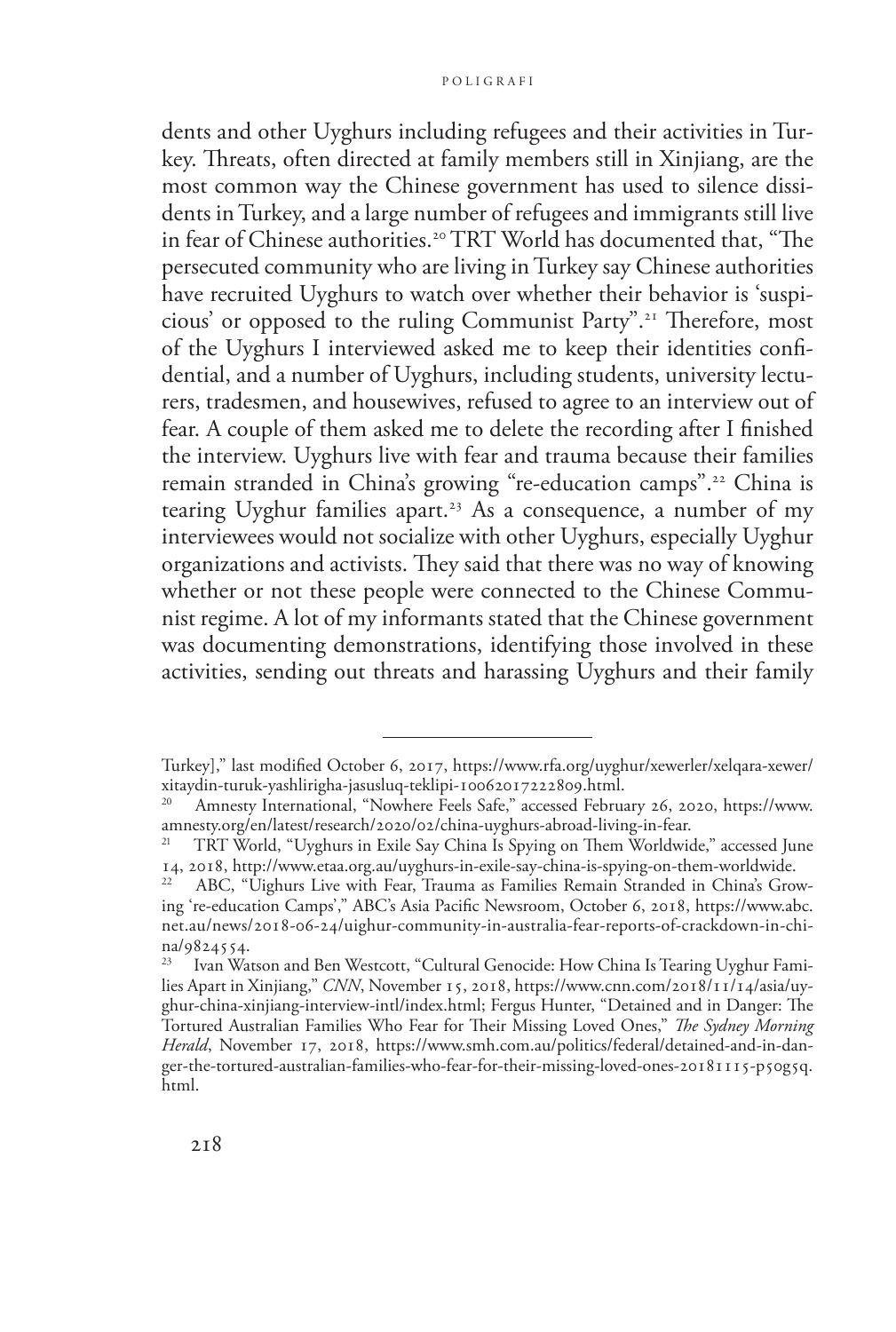members still in Xinjiang.<sup>24</sup> The Chinese government used WhatsApp and WeChat to intimidate and surveil Uyghurs in Turkey.<sup>25</sup> These revelations then contribute to the widespread feeling among activists and many Uyghurs that Chinese authorities have eyes and ears everywhere. This, in turn, is a powerful obstacle to Uyghur diaspora mobilization in Turkey and the rest of the world. On September 15, 2018, a prominent Uyghur activist, community leader, president of East Turkestan Culture and Solidarity Association (Doğu Türkistan Kültür ve Dayanışma Derneği) and former deputy president of the World Uyghur Congress, Sayit Tumturk, said:

Turkey does not allow us to establish a new independent organization for the campaign for East Turkistan independence because of China. But we have permission from the French authorities. So, we will establish our new organization in France between September 28 and October 1, 2019. Turkey's isolation by the international community and economic crisis has pushed Turkey close to China. China's economic, military and technological power and investments in Turkey are increasing its influence in Turkey; Turkey is also silent on human rights abuse in East Turkistan. Turkey is behaving and acting like a political ally of China. This is encouraging China's policy toward East Turkistan. I have been campaigning for human rights and democracy for East Turkistan for the last 30 years, peacefully and legally. Now our activity has been restricted by the Turkish authorities, especially since February 2018. I am very disappointed. I think and I hope this friendship between Turkey and China is temporary and not forever. The government controls the media and is hiding the real situation from the Turkish people. The Turkish people will not remain silent about the terrifying tragedy in East Turkistan. I have been warned by the Turkish authorities. I am afraid for my security and I am afraid of being arrested by the Turkish authorities. I think nobody can stop me. It is my moral and religious obligation. I will continue my liberty, freedom and independence campaign for East Turkistan with my fellow brothers. I am wil-

Borzou Daragahi, "We Can Reach You Wherever You Are: Uighurs Abroad Feel China's Reach," *The Independent*, November 12, 2018, [https://www.independent.co.uk/news/world/](https://www.independent.co.uk/news/world/middle-east/china-uighur-repression-espionage-informants-muslim-terrorism-a8626526.html) [middle-east/china-uighur-repression-espionage-informants-muslim-terrorism-a8626526.html](https://www.independent.co.uk/news/world/middle-east/china-uighur-repression-espionage-informants-muslim-terrorism-a8626526.html). John Beck, "How China Spies on Uyghurs in Turkey. WhatsApp and WeChat Are Used to Intimidate and Surveil Uyghurs," *Coda Story,* February 13, 2020, https://codastory.com/ authoritarian-tech/surveillance/uyghurs-turkey-whatsapp-wechat.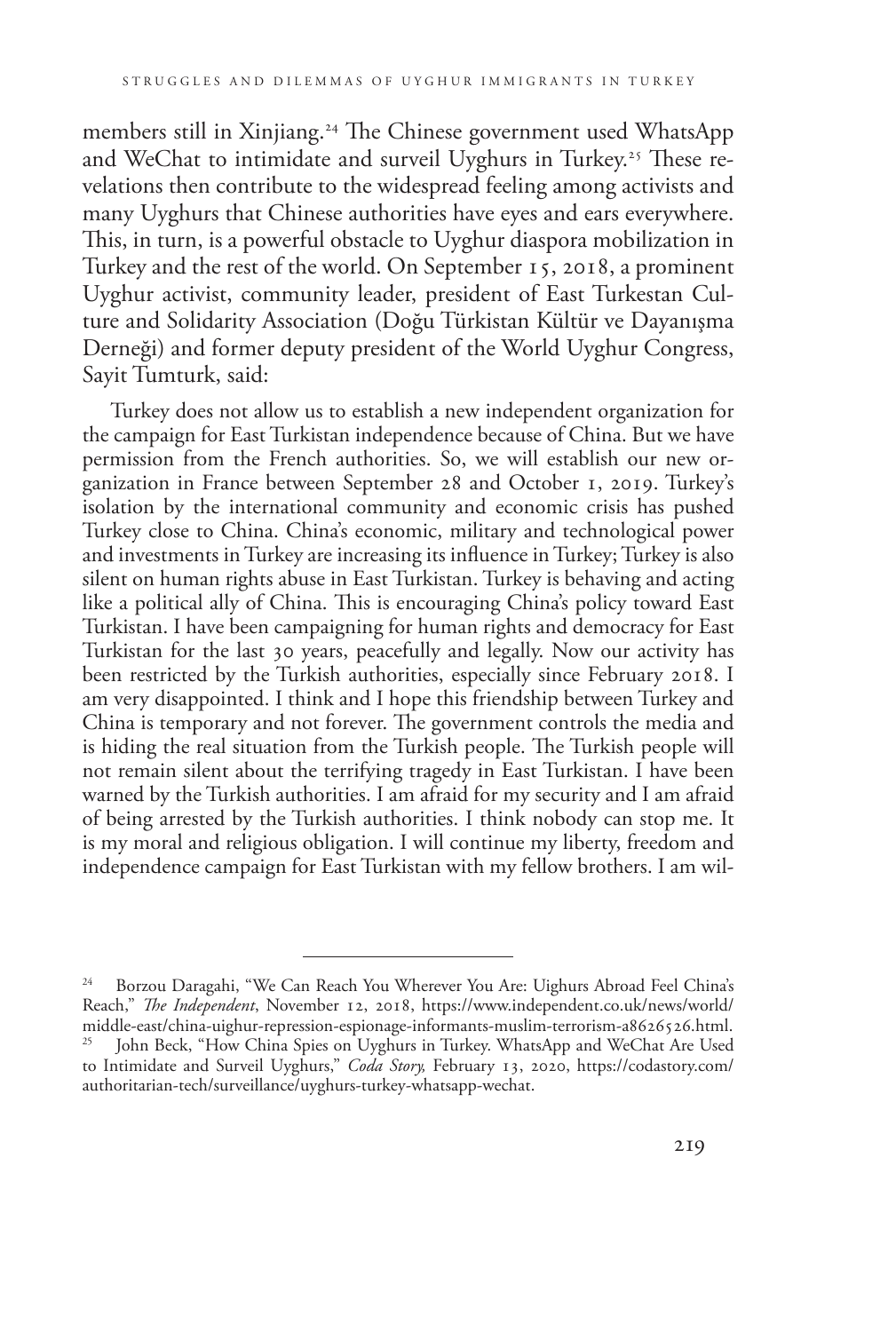ling to become a refugee in a safe place such as Europe, if it is necessary. I hope for the best, and I am preparing for the worst.<sup>26</sup>

From September 28 to October 1, 2018, 200 delegates from 15 organizations in 20 countries attended the summit in Paris, France. They established the East Turkistan National Council (Doğu Türkistan Milli Meclisi) and the East Turkistan Independent Organization (Doğu Türkistan Bağımsızlık Teşkilatı) in Paris. Seyit Tumturk was elected as the president of the East Turkistan National Council.<sup>27</sup>

Turkey's relations with China and its impact on the Uyghurs

We cannot draw a full picture of the current and future situation and status of Uyghurs in Turkey unless we discuss Turkey's economic, military and trade ties with China. Relations between the Republic of Turkey and the People's Republic of China began on August 4, 1971. This change in position was tied to the change in the U.S. position towards China. President Nixon and his leadership's long-running adverse position toward China began to change in the early 1970s, leading many countries, including Turkey, to establish relations. However, little close cooperation occurred between the two countries in the 1970s and 80s. This situation changed after the Justice and Development Party (AKP) came to power in 2002. From June 24 to 29, 2009 Turkish President Abdullah Gül became the first Turkish president to visit China in 14 years. He called on Uyghurs to play the role of a "friendship bridge" between Turkey and China. The two sides signed \$1.5 billion worth of trade deals. This was an important visit, but relations were then locked due to strong public reactions in Turkey against the Urumchi riot and massacre on July 5, 2009. (Hundreds of Uyghurs died and thousands were injured and disappeared, according to independent sources. Eyewitnesses set this number much higher). Recep Tayyip Erdoğan

<sup>26</sup> Huseyin Tejelli, "Sheriqi Turkistan Musteqqilliq Herkiti [East Turkistan Independent Movement: Talk with Mr. Seyit Tumturk]," *Qerindashliq Situdisi*, accessed September 15,

<sup>&</sup>lt;sup>27</sup> Ömer Aydin, "'Doğu Türkistan Milli Meclisi<sup>'</sup> Kuruldu," *Memleket*, September 30, 2018, [http://www.memleket.com.tr/dogu-turkistan-milli-meclisi-kuruldu-1512118h.htm.](http://www.memleket.com.tr/dogu-turkistan-milli-meclisi-kuruldu-1512118h.htm)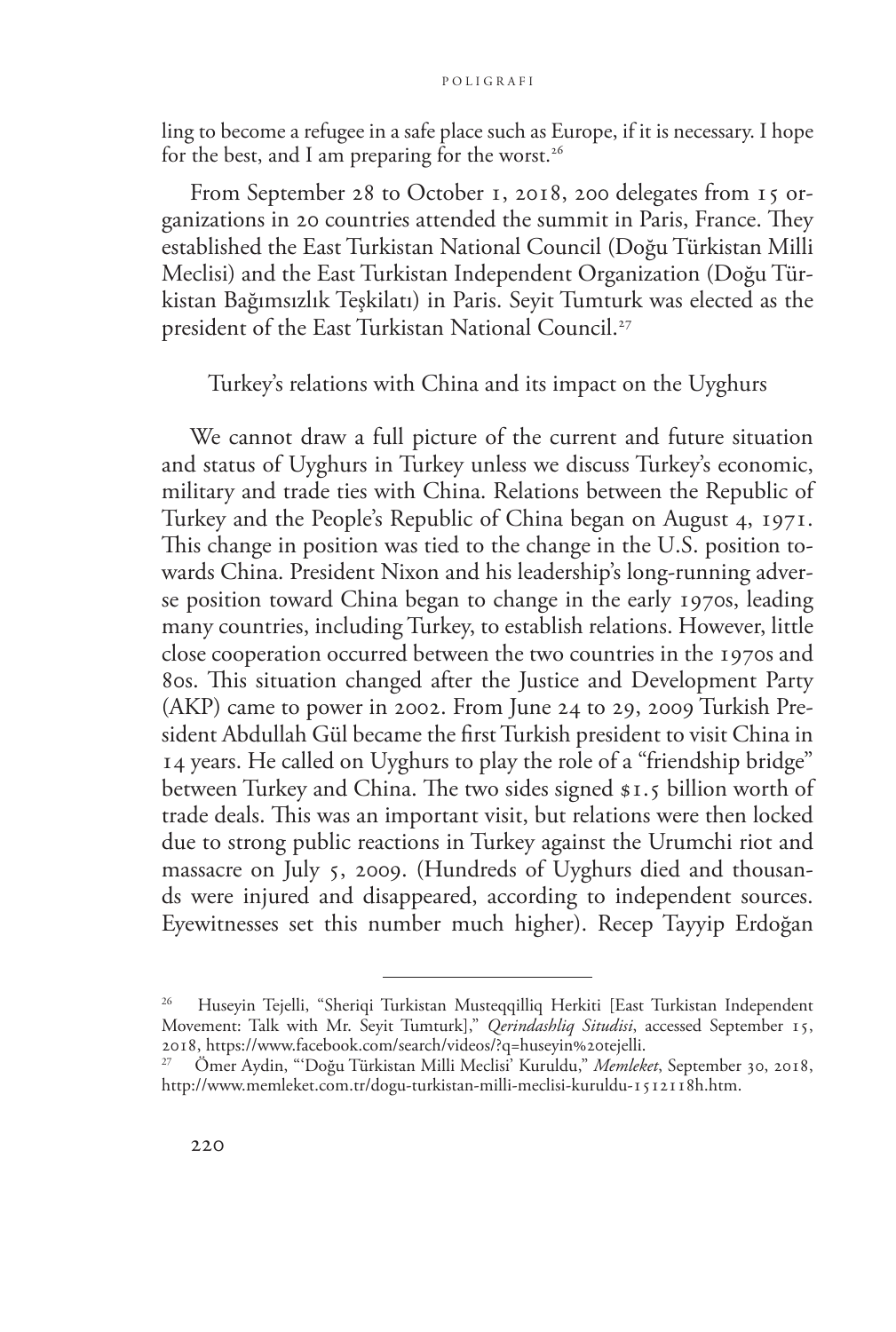denounced what he called "savagery" and called on the Chinese government to "give up efforts to assimilate" Uyghurs. He announced to journalists upon his return to Ankara from the Group of Eight summit in Italy that the July 5 riot and massacre in China was genocide. There was no way to interpret this otherwise.<sup>28</sup> He also said in the G8 meeting that Turkey would bring the Uyghur issue to the Organization of Islamic Cooperation, the UN and AB's agenda. Just after the Urumchi massacre, Turkey gave citizenship to 3000 Uyghurs. It is an open secret that Erdogan supports a Xinjiang secession to become an independent East Turkestan "under Turkey's responsibility." In February 2012, then Chinese Vice President Xi Jinping (the current Chinese president) visited Turkey and reiterated the goal of increasing bilateral trade to \$100 billion by  $2020.^{29}$ 

In 2010, a "strategic partnership" between Turkey and China was forged. The partnership has rapidly deepened through agreements, such as the one signed in 2015 during the G20 summit in Antalya, which subsequently made Turkey part of China's BRI.<sup>30</sup> Turkey's currency, the lira, has lost about 40% of its value against the U.S. dollar and the euro since the start of 2018. The drop has been made worse by a row between Turkey and the United States that led to U.S. economic sanctions against Turkey. Turkey's gross external debt stock stood at \$466.67 billion, more than half of its gross domestic product (GDP), 52.9%, at the end of March 2018, the Treasury announced on June 29.<sup>31</sup> China could play an important role in helping Turkey overcome this economic crisis. The Industrial and Commercial Bank of China in August 2018 provided a \$3.6 billion loan package to the Turkish energy and

<sup>&</sup>lt;sup>28</sup> CNN, "Turks Criticize Chinese Treatment of Uyghurs," last modified July 11, 2009, http://https://www.cnn.com/2009/WORLD/europe/07/11/turkey.china.uyghurs/.

Today's Zaman, "Turkey, China Set Eyes on \$100 bln Mutual Trade," last modified February 22, 2012, [http://www.todayszaman.com/news-272194-turkey-china-set-eyes-on-100-bln](http://www.todayszaman.com/news-272194-turkey-china-set-eyes-on-100-bln-in-mutual-trade.html)[in-mutual-trade.html](http://www.todayszaman.com/news-272194-turkey-china-set-eyes-on-100-bln-in-mutual-trade.html).<br><sup>30</sup> Xinhua "China's

Xinhua, "China's G20 Presidency Aligns with Turkey's Priorities," last modified November 16, 2015, [http://www.china.org.cn/world/Off\\_the\\_Wire/2015-11/16/content\\_37078424.](http://www.china.org.cn/world/Off_the_Wire/2015-11/16/content_37078424.htm) [htm.](http://www.china.org.cn/world/Off_the_Wire/2015-11/16/content_37078424.htm)<br><sup>[31](http://www.china.org.cn/world/Off_the_Wire/2015-11/16/content_37078424.htm)</sup> Hurriyet Daily News, "Turkey's External Debt Stock Reaches \$466.7 Billion in First Quar-

ter," June 29, 2018, [http://www.hurriyetdailynews.com/turkeys-external-debt-stock-reaches-](http://www.hurriyetdailynews.com/turkeys-external-debt-stock-reaches-466-7-billion-in-first-quarter-133976)[466-7-billion-in-first-quarter-133976.](http://www.hurriyetdailynews.com/turkeys-external-debt-stock-reaches-466-7-billion-in-first-quarter-133976)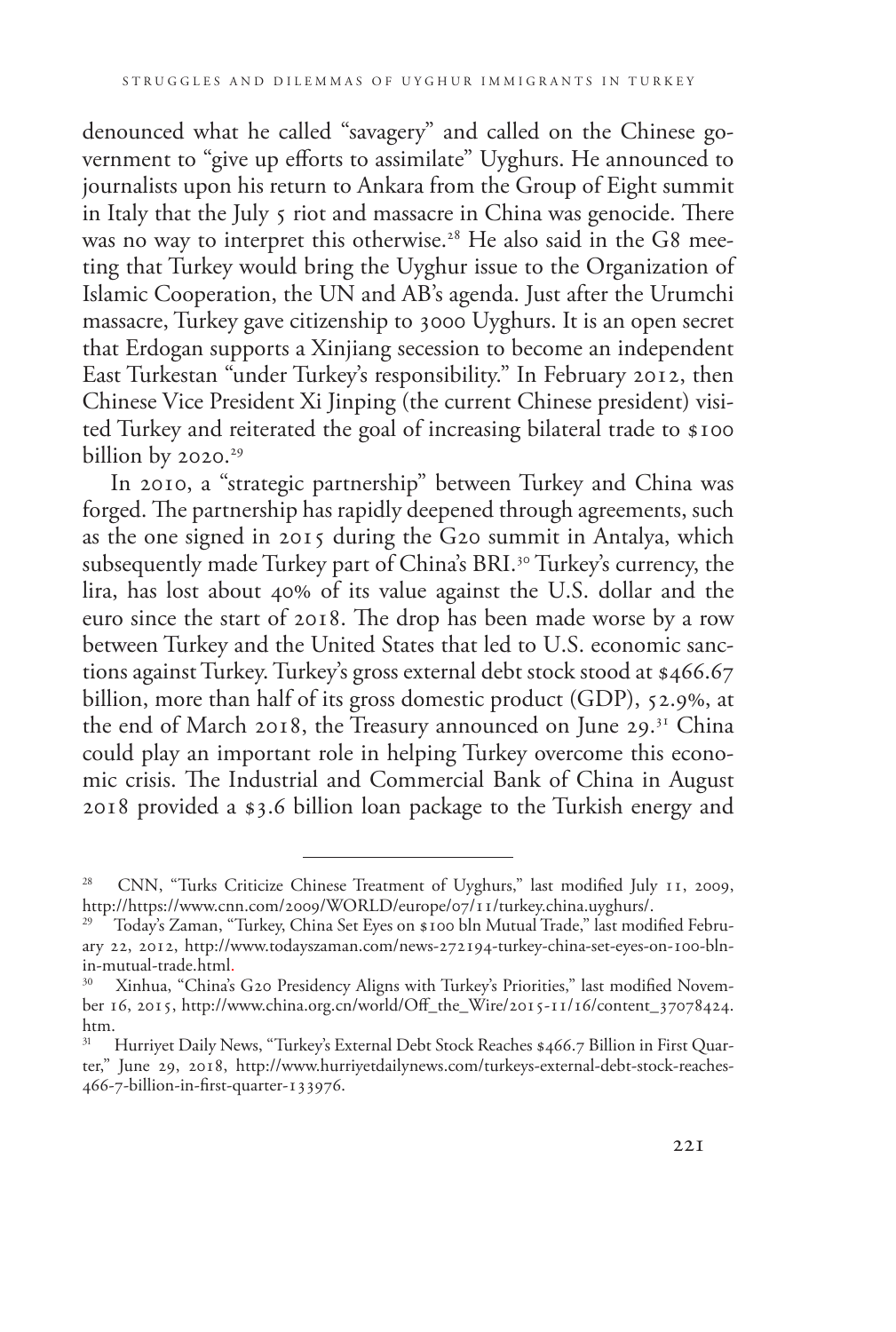transportation sector. One thousand Chinese companies are active in Turkey and Ankara is working to attract more Chinese tourists.<sup>32</sup>

Scholars claim that the Turkish support for the Uyghurs will weaken long-term bilateral relations,<sup>33</sup> as well as China's and Turkey's divergent policies regarding regional issues, such as China's handling of religious freedom in the Xinjiang region, and Turkey's attempt at seeking increasing economic relations with Taiwan, may impact the possibilities for potential cooperation between China and Turkey.34 The impact of the Uyghur issue on China-Turkey relations may be large, as China suspects Turkey is harboring Uyghur terrorists and thus this may lead to difficult relations between the two countries.35 Due to the shift in support away from the United States in the post-Cold War era, Turkey needs to diversify its security, military and economic interests through pursuing a "balance" towards China, the newly-emerging power.

 At an unofficial level, emotional and hostile attitudes have prevailed. The public mood displayed varying degrees of hostility towards China over their persecution of Uyghurs and human rights abuse in Xinjiang, and politicians and government cannot stand aside. Turkish public opinion is split regarding opportunities with China and China's growing threat to its values and interests.36 Left-leaning groups in Turkey favor China; Turks who are oriented towards Turkic or Muslim identity and values see China very negatively because of the Uyghur issue. The business community in Turkey sees China as the golden goose and they want to take advantage of China's economic growth. The Turkish go-

<sup>&</sup>lt;sup>32</sup> Thomas Seibert, "Anxious Not to Offend China, Turkey Stays Mum on Treatment of Uighurs," *The Arab Weekly*, September 16, 2018, [https://thearabweekly.com/anxious-not-offend](https://thearabweekly.com/anxious-not-offend-china-turkey-stays-mum-treatment-uighurs)[china-turkey-stays-mum-treatment-uighurs](https://thearabweekly.com/anxious-not-offend-china-turkey-stays-mum-treatment-uighurs).

<sup>33</sup> Erkin Ekrem, "Türk-Çin İliskilerinde Uygur Sorunu [Uyghur Issue in the Relationship between Turkey and China]," *World Uyghur Congress,* March 10, 2015, [https://www.uyghur](https://www.uyghurcongress.org/tr/turk-cin-iliskilerinde-uygur-sorunu/)[congress.org/tr/turk-cin-iliskilerinde-uygur-sorunu/.](https://www.uyghurcongress.org/tr/turk-cin-iliskilerinde-uygur-sorunu/)

<sup>34</sup> Selçuk Çolakoğlu, "Turkey-China Relations: Rising Partnership," *Ortadogu Analiz* 5, no. 52 (2013): 42, [https://www.orsam.org.tr/d\\_hbanaliz/3selcukcolakoglu.pdf.](https://www.orsam.org.tr/d_hbanaliz/3selcukcolakoglu.pdf)

<sup>35</sup> Yizhak Shichor, *Ethno-Diplomacy: The Uyghur Hitch in Sino-Turkish Relations*, East West Center Policy Studies 53 (Honolulu: East West Center, 2009), [https://www.eastwestcenter.org/](https://www.eastwestcenter.org/system/tdf/private/ps053.pdf?file=1&type=node&id=32351) [system/tdf/private/ps053.pdf?file=1&type=node&id=32351](https://www.eastwestcenter.org/system/tdf/private/ps053.pdf?file=1&type=node&id=32351).

<sup>36</sup> Selçuk Çolakoğlu, *Turkish Perceptions of China's Rise*, Report No. 39. (Ankara: International Strategic Research Organization, 2014), 9.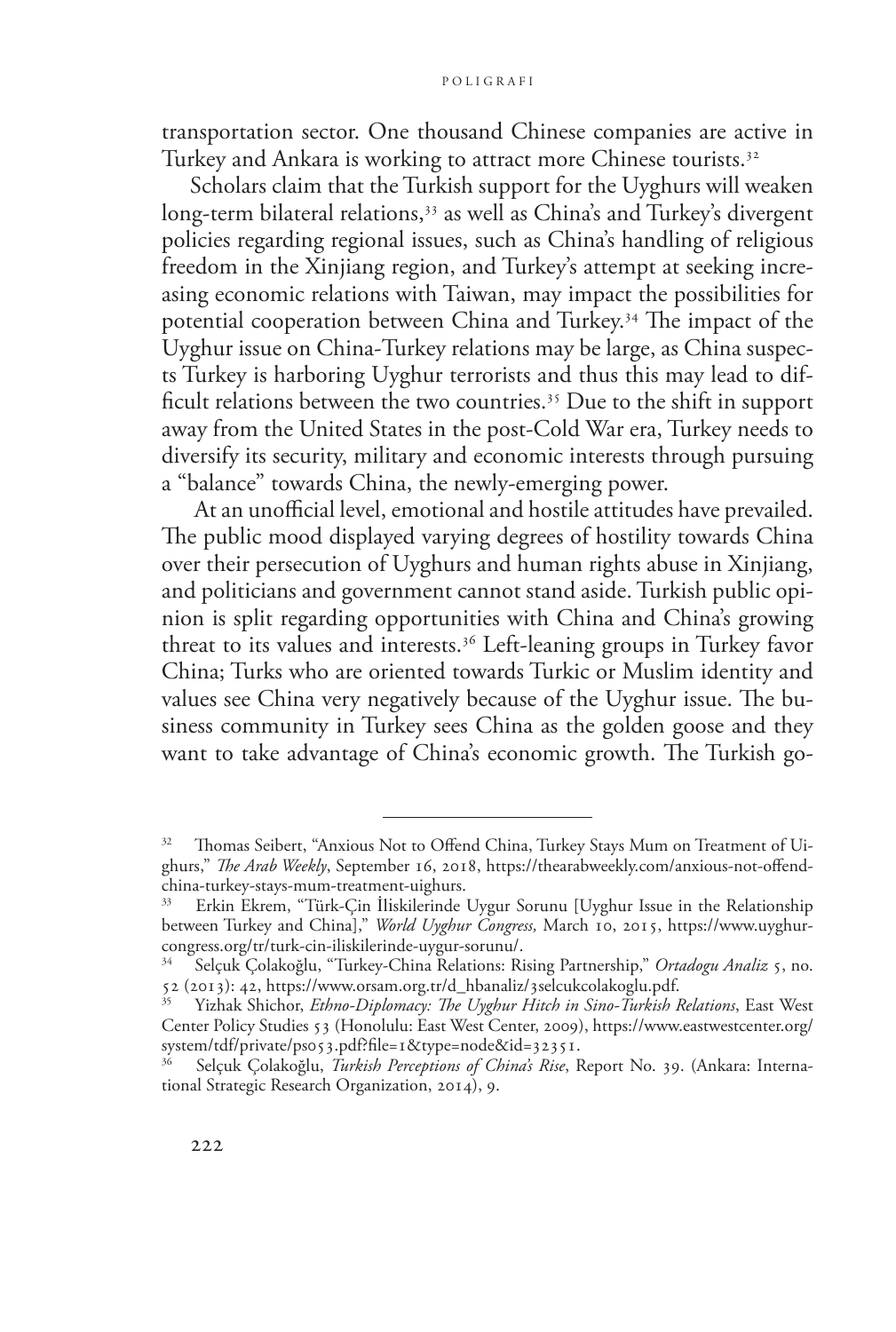vernment evaluates China as the balancing factor in world politics.<sup>37</sup> Officially, for example, Turkey has always pledged to help China fight Uyghur separatism and "terrorism." Turkish Foreign Minister Mevlut Cavusoglu stated in Beijing: "We take China's security as our security. We absolutely will not allow in Turkey any activities targeting or opposing China. Additionally, we will take measures to eliminate any media reports targeting China."38 While on July 8, 2019 a letter signed by 22 countries was sent to the UN High Commissioner for Human Rights which voiced concern about the oppression of the Uyghurs, including the use of internment camps, 37 countries defended China over the mass detention of Uyghur Muslims in a letter to the UN on December 6, 2019.39 Turkey did not sign either of the letters. The official opposition in the Turkish parliament (CHP, IYI party and HDP) has twice requested the government condemn human rights violations in Xinjiang and send an independent investigation to the Xinjiang, but both times this was rejected by the Turkish government (AKP and MHP).

Turkey and China have pledged closer cooperation on judicial matters. To help nurture closer relations, eight Turkish prosecutors and judges are learning the Chinese language at the Public Security University in Beijing.40 Yücel Oğurlu (law professor and rector of Istanbul Commerce University) touched on many of these factors at the nexus of law, immigration, Turkey's relationship with China, and Uyghur's status in Turkey:

Turkey must immediately show concern and put on its agenda the citizenship application of these  $5-6$  thousand Uyghurs who came to Turkey as students and traders.<sup>41</sup> China is proposing that communications with foreign

<sup>37</sup> Çolakoğlu, *Turkish Perceptions of China's Rise*, 9.

Reuters, "Turkey Promises to Eliminate Anti-China Media Reports," August 3, 2017, <https://www.reuters.com/article/us-china-turkey-idUSKBN1AJ1BV>.

<sup>39</sup> France 24, "37 countries defend China over Xinjiang in UN letter," July 12, 2019, [https://](https://www.france24.com/en/20190712-37-countries-defend-china-over-xinjiang-un-letter) [www.france24.com/en/20190712-37-countries-defend-china-over-xinjiang-un-letter.](https://www.france24.com/en/20190712-37-countries-defend-china-over-xinjiang-un-letter)

Anadolu Agency, "Turkey, China Justice Ministers Seek More Cooperation," November 14, 2018, [https://www.aa.com.tr/en/asia-pacific/turkey-china-justice-ministers-seek-more](https://www.aa.com.tr/en/asia-pacific/turkey-china-justice-ministers-seek-more-cooperation/1310926)[cooperation/1310926](https://www.aa.com.tr/en/asia-pacific/turkey-china-justice-ministers-seek-more-cooperation/1310926).

Yücel Oğurlu, "Uygurlar'ın Vatandaşlığında İnsanlık Sınavını Kaybediyoruz... (I) [We Are Failing Our Test on the Uyghurs' Citizenship]," *Dirili*ş *postasi*, November 17, 2018. [https://www.dunyabulteni.net/analiz/uygurlarin-vatandasliginda-insanlik-sinavini-kaybedi](https://www.dunyabulteni.net/analiz/uygurlarin-vatandasliginda-insanlik-sinavini-kaybediyoruz-h432888.html)[yoruz-h432888.html](https://www.dunyabulteni.net/analiz/uygurlarin-vatandasliginda-insanlik-sinavini-kaybediyoruz-h432888.html).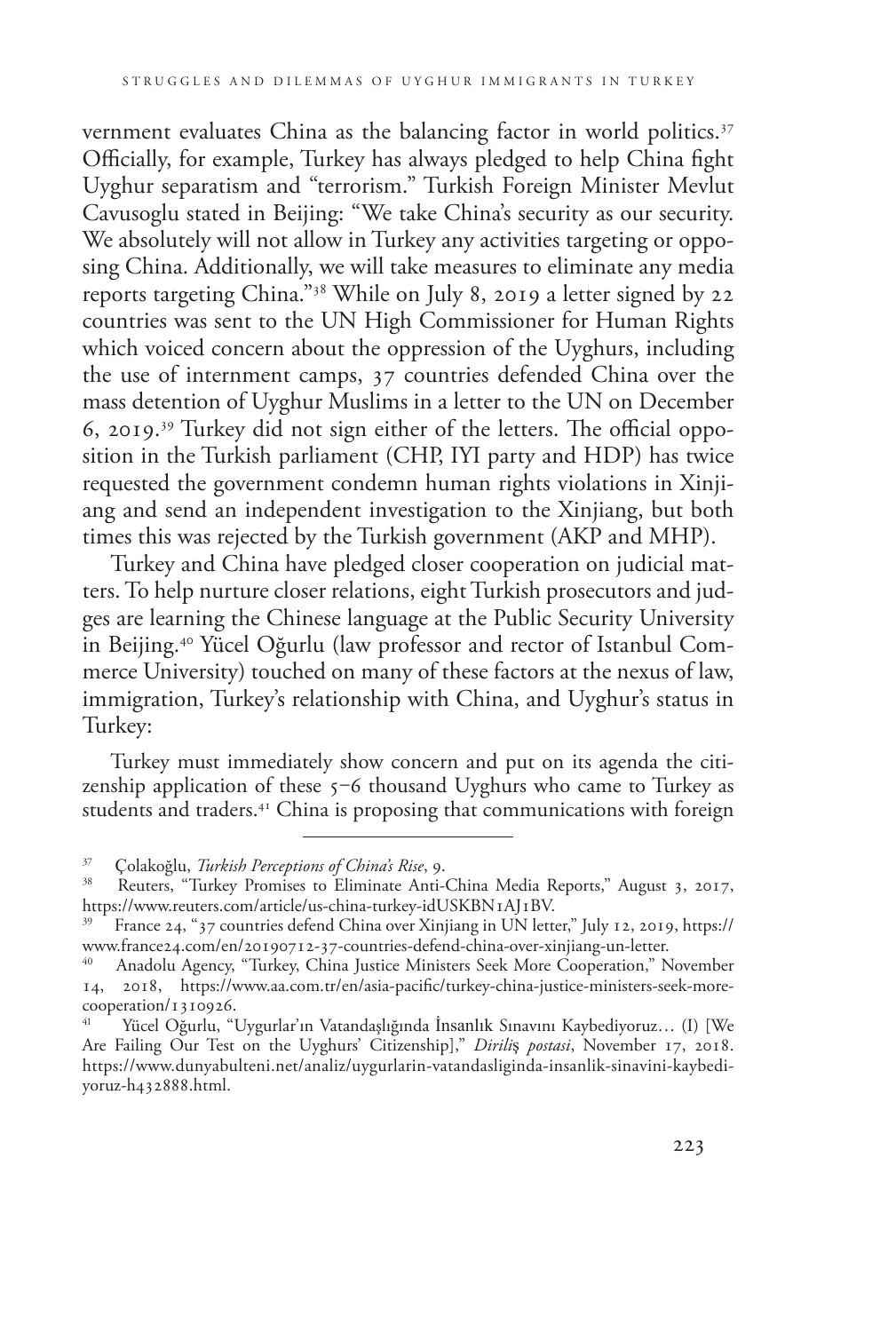countries' ministries, institutions and universities be proof of its legitimacy. Any communication with China from a Turkish ministry or official, using the words they said on purpose or not, and for good intention, discussing China's security, territorial integrity, peace or terrorism, can be used against Uyghurs. As an example, the Turkish Public Administrations or justice departments, jurisdictions and financial authorities have nothing to learn from China, no lessons and no practical experiences. We should be aware that every compromise contributes to Uyghur oppression; we should be conscious of our obligation as humans and as the brotherhood of Muslims and Turks. After I saw the desperate situation, I felt a humanitarian and conscientious obligation to say the following: Uyghurs are human, if humans matter. Uyghurs are Muslim, if Muslims matter. Uyghurs are civilized, if civilization matters. Uyghurs are Turks, if Turks matter. The Chinese embassy and consulates have stopped renewals and extensions of Uyghurs' passports, and have not given passports to the newborn babies of Uyghurs in the last two years. Most Uyghurs' passports in Turkey are about to expire. They will be without any legal papers or identification… and then other serious problems will start, such as residency permits and student affairs processes… As Turkey, we should give these 5000‒6000 Uyghurs citizenship or refugee status. They will not be able to go back to East Turkistan. They will be executed or put in jail as political criminals if they return. We should not evaluate their citizenship applications based simply on our foreign policy. We should go beyond this, and should evaluate their applications in light of history, faith, and humanistic values.<sup>42</sup>

China's strategy in Turkey is positively aimed at gaining political influence, security guarantees, furthering the BRI, an economic presence and access to natural resources. China wants to become one of the main economic powers in Turkey, and has made great strides since 2010. On balance, Turkey has been far more important for China, and predominantly for Xinjiang. Since Communist China took over Xinjiang in 1949, the Chinese government has always been concerned about separatism among Uyghurs. Inevitably, China's strategy and foreign policy in Turkey is determined by tactics and domestic politics, as a means to consolidate its control of Xinjiang and restrain the Uyghur independence movement in Turkey. Right now, China's major foreign

Yücel Oğurlu, "Uygurlar'ın Vatandaşlığında İnsanlık Sınavını Kaybediyoruz... (I) [We Are Failing Our Test on the Uyghurs' Citizenship]," *Diriliş postasi,* November 19, 2018, https:// www.uzerk.org/tr/uygurlarin-vatandasliginda-insanlik-sinavini-kaybediyoruz-i.html.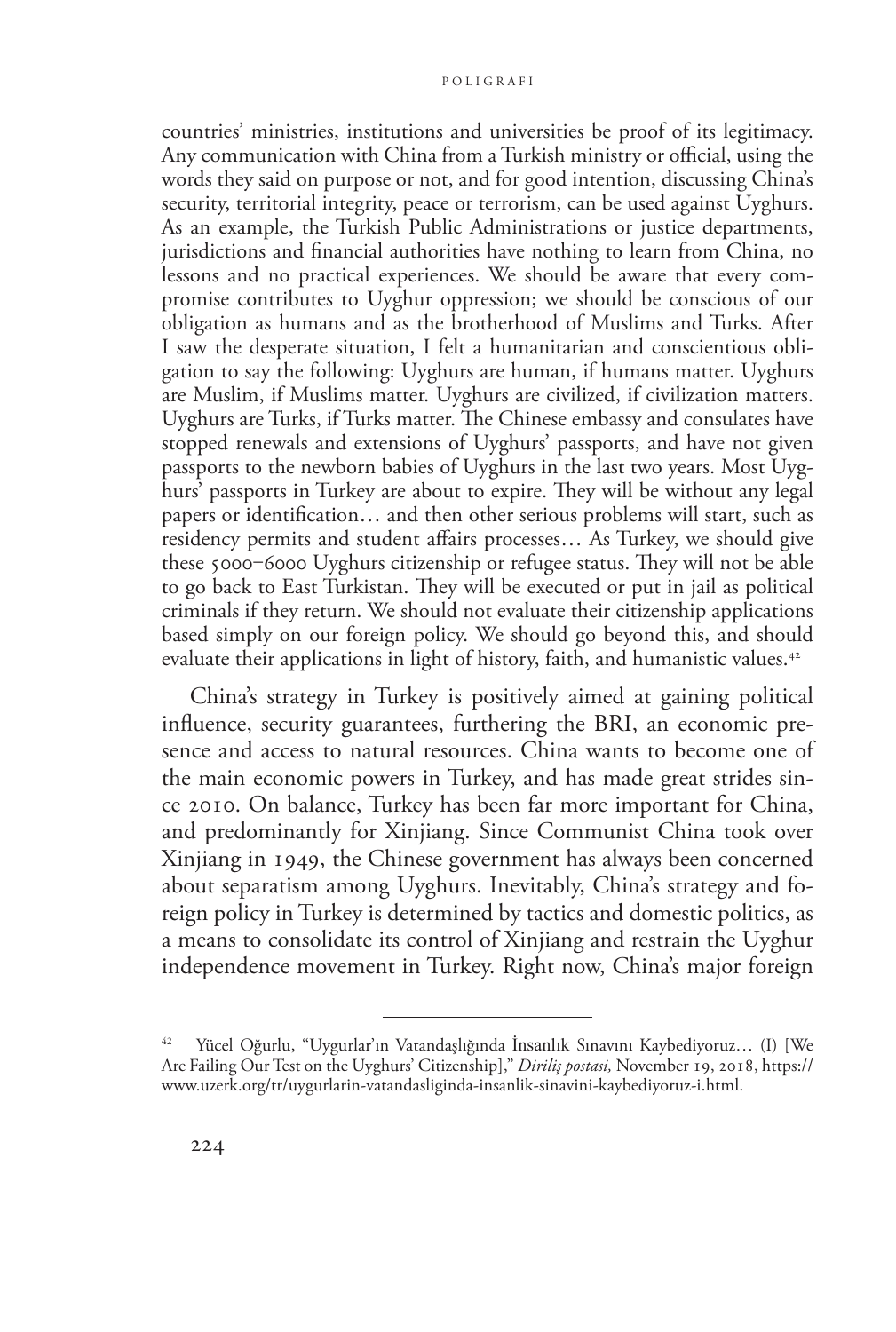policy initiative is the BRI. Xinjiang is right in the middle, the hub of that infrastructure development plan. Therefore, the concern is that if Xinjiang is not stable, it could undermine all foreign policy initiatives.

Beijing expects BRI recipient countries such as Turkey, and particularly Central Asian states, to be loyal to the "One China" policy. This includes refusal to support the Uyghur cause, collaborating in the "hunt for dissidents" within the frame of anti-terrorism, limited relations with Taiwan, silence on the Uyghur and Tibetan issues, and (in some cases) alignment with China at the UN Security Council. Uyghurs have reportedly been arrested and harassed by Turkish authorities.43 Thousands of Uyghurs seeking asylum have been waiting in Turkey for a number of years for resettlement to a third country. Also, hundreds of Uyghurs are living in Turkey without any legal documents. Turkey and China have signed an extradition treaty.<sup>44</sup> China is now using its growing diplomatic and economic clout to pressure the Turkish governments to deport Uyghurs. Turkey is also helping China repatriate Uyghurs by sending them to third countries from which they can be extradited by Beijing.<sup>45</sup> Exiled Uyghurs are fearful and do not feel safe in Turkey.<sup>46</sup>

Turkey signed a deal with China in November 2020 to buy 100 million doses of the COVID-19 vaccine developed by Sinovac Biotech, to be delivered in batches. Based on the agreement, China was meant to deliver 50 million doses of the Sinovac vaccine to Turkey by the end of February, and the rest by the end of April.<sup>47</sup> However, shipments have

<sup>&</sup>lt;sup>43</sup> Amnesty International, "Nowhere Feels Safe."<br><sup>44</sup> Turkey, China Extradition Agreement, "Tree

Turkey - China Extradition Agreement, "Treaty on Extradition between the Republic of Turkey and the People's Republic of China," accessed May 13, 2017, [https://www2.tbmm.gov.](https://www2.tbmm.gov.tr/d27/2/2-1798.pdf)  $\frac{\text{tr}}{45}$   $\frac{\text{cosh}}{\text{B}}$ 

Gareth Browne, "How Turkey Is Sending Muslim Uighurs back to China without Breaking Its Promise," *The Telegraph*, July 27, 2020, [https://www.telegraph.co.uk/news/2020/07/26/](https://www.telegraph.co.uk/news/2020/07/26/turkey-sending-muslim-uighurs-back-china-without-breaking-promise%3e%20(last%20accessed%207%20June%202020).%20) [turkey-sending-muslim-uighurs-back-china-without-breaking-promise;](https://www.telegraph.co.uk/news/2020/07/26/turkey-sending-muslim-uighurs-back-china-without-breaking-promise%3e%20(last%20accessed%207%20June%202020).%20) Kuzzat Altay, "Turkey Is No Longer a Safe Haven for the Uyghurs," *Foreign Policy,* March 2, 2021, [https://foreign](https://foreignpolicy.com/2021/03/02/why-erdogan-has-abandoned-the-uyghurs)[policy.com/2021/03/02/why-erdogan-has-abandoned-the-uyghurs;](https://foreignpolicy.com/2021/03/02/why-erdogan-has-abandoned-the-uyghurs)Radio Free Asia, "Uyghur Mother, Daughters Deported to China from Turkey," last modified August 9, 2019, [https://](https://www.rfa.org/english/news/uyghur/deportation-08092019171834.html) [www.rfa.org/english/news/uyghur/deportation-08092019171834.html.](https://www.rfa.org/english/news/uyghur/deportation-08092019171834.html)

Joanna Kakissis, "'I Thought It Would Be Safe': Uighurs in Turkey Now Fear China's Long Arm," *NPR*, March 3, 2020, [https://www.npr.org/2020/03/13/800118582/i-thought-it](https://www.npr.org/2020/03/13/800118582/i-thought-it-would-be-safe-uighurs-in-turkey-now-fear-china-s-long-arm.%20)[would-be-safe-uighurs-in-turkey-now-fear-china-s-long-arm.](https://www.npr.org/2020/03/13/800118582/i-thought-it-would-be-safe-uighurs-in-turkey-now-fear-china-s-long-arm.%20) 

<sup>47</sup> Sadet Ergin, "Çin'den aşıların gecikmesinin nedeni Uygur Türkleri meselesi mi? [Are the Uyghur Turks Issue Reason for the Delay in Vaccines from China?]," *Hurriyet*, May 26, 2021,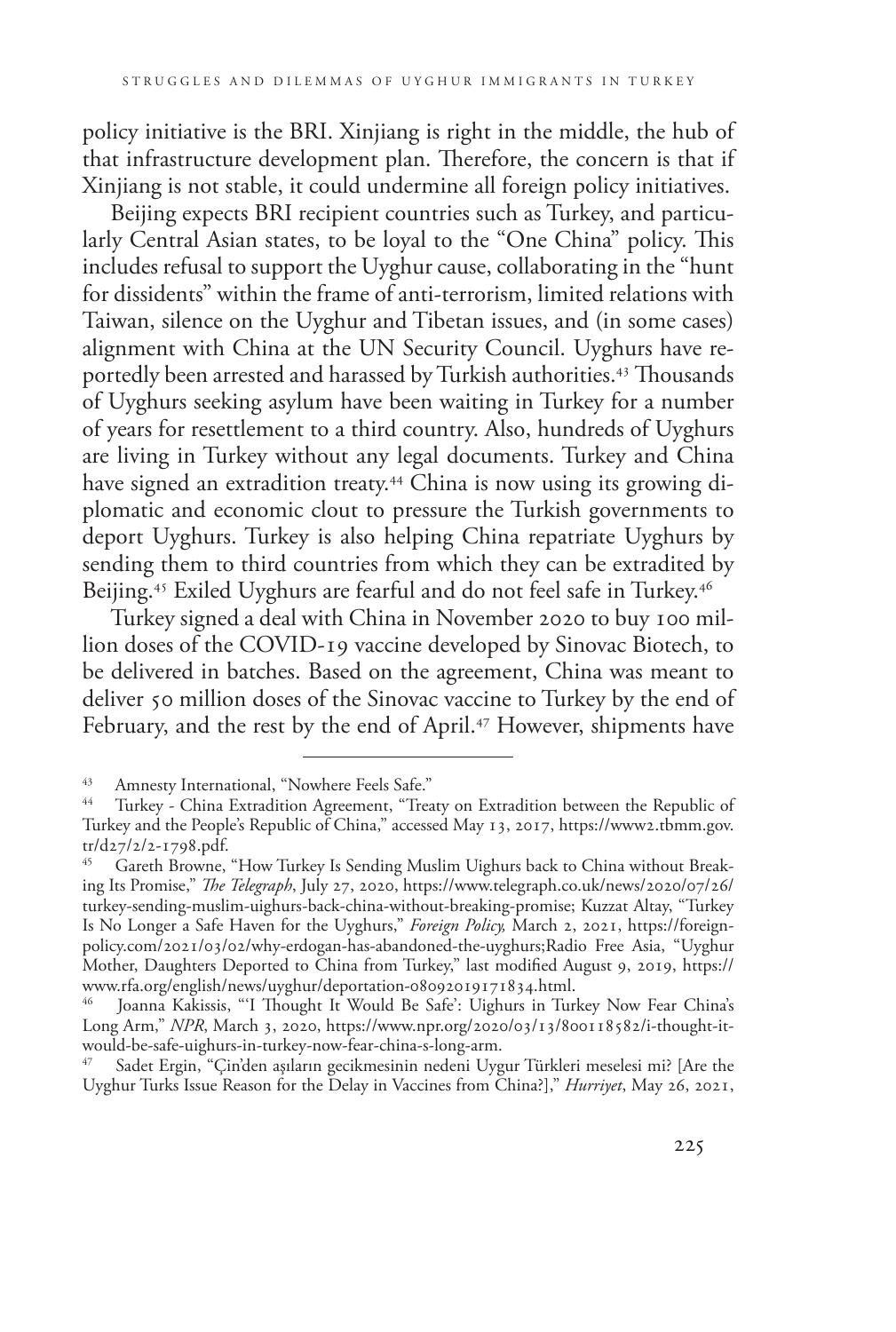been beset by delays and China is still 32 million doses short of meeting the February target. These promises never materialized in full or on time as China postponed the delivery of vaccines numerous times.<sup>48</sup> According to Bridge Beijing, by September 6, 2021, Turkey had received only 31.4 million vaccine doses from China.49 Turkey has struggled to get vaccine. By September 15, 2021, there have been 6,737,641 infections and 60,606 coronavirus-related deaths reported in the country since the pandemic began.<sup>50</sup>

The shortages caused a heated debate in Turkish society and raised suspicions that China was delaying vaccine shipments to pressure Ankara to extradite Uyghurs living in Turkey to China, though Turkish and Chinese officials have denied any such pressure. With those deliveries repeatedly delayed, there is growing suspicion Beijing could be using the vaccines as leverage. Uyghur activists and many Uyghurs living in Turkey and around the world believe this is the reason behind the delays. They pointed to a treaty for the extradition of Uyghur Turks signed between Turkey and China in 2017 as a potential reason for the delay.51 That treaty was ratified by China in December 2020 but has not yet been ratified by the Turkish Parliament.

[https://www.hurriyet.com.tr/yazarlar/sedat-ergin/cinden-asilarin-gecikmesinin-nedeni-uy](https://www.hurriyet.com.tr/yazarlar/sedat-ergin/cinden-asilarin-gecikmesinin-nedeni-uygur-turkleri-meselesi-mi-41818288)[gur-turkleri-meselesi-mi-41818288](https://www.hurriyet.com.tr/yazarlar/sedat-ergin/cinden-asilarin-gecikmesinin-nedeni-uygur-turkleri-meselesi-mi-41818288).

Kareem Fahim and Karen DeYoung, "China Has Made Big Vaccine Promises. When They Come Up Short, Nations Struggle," *The Washington Post*, April 7, 2021, [https://www.was](https://www.washingtonpost.com/world/middle_east/china-sinovac-turkey-coronavirus-vaccine/2021/04/06/f87bc1bc-93cd-11eb-aadc-af78701a30ca_story.html)[hingtonpost.com/world/middle\\_east/china-sinovac-turkey-coronavirus-vaccine/2021/04/06/](https://www.washingtonpost.com/world/middle_east/china-sinovac-turkey-coronavirus-vaccine/2021/04/06/f87bc1bc-93cd-11eb-aadc-af78701a30ca_story.html) [f87bc1bc-93cd-11eb-aadc-af78701a30ca\\_story.html](https://www.washingtonpost.com/world/middle_east/china-sinovac-turkey-coronavirus-vaccine/2021/04/06/f87bc1bc-93cd-11eb-aadc-af78701a30ca_story.html)

<sup>49</sup> Bridge Beijing, "China COVID-19 Vaccine Tracker," August 12, 2021, [https://bridge](https://bridgebeijing.com/blogposts/china-gives-a-major-boost-to-global-distribution-and-access-to-covid-19-vaccines/)[beijing.com/blogposts/china-gives-a-major-boost-to-global-distribution-and-access-to-covid-](https://bridgebeijing.com/blogposts/china-gives-a-major-boost-to-global-distribution-and-access-to-covid-19-vaccines/)[19-vaccines/.](https://bridgebeijing.com/blogposts/china-gives-a-major-boost-to-global-distribution-and-access-to-covid-19-vaccines/)

Reuters, "World-Coronavirus-Tracker-and-Maps," last modified September 15, 2021, https://graphics.reuters.com/world-coronavirus-tracker-and-maps/countries-and-territories/ turkey/.

<sup>51</sup> Dake Kang and Suzan Fraser, "Turkey Uighurs Fear Sellout to China in Exchange for Vaccine," *AP News*, February 5, 2021, https://apnews.com/article/turkey-beijing-coronavirus-pandemic-ankara-china-c8b714974552c484c501a5784efc117a.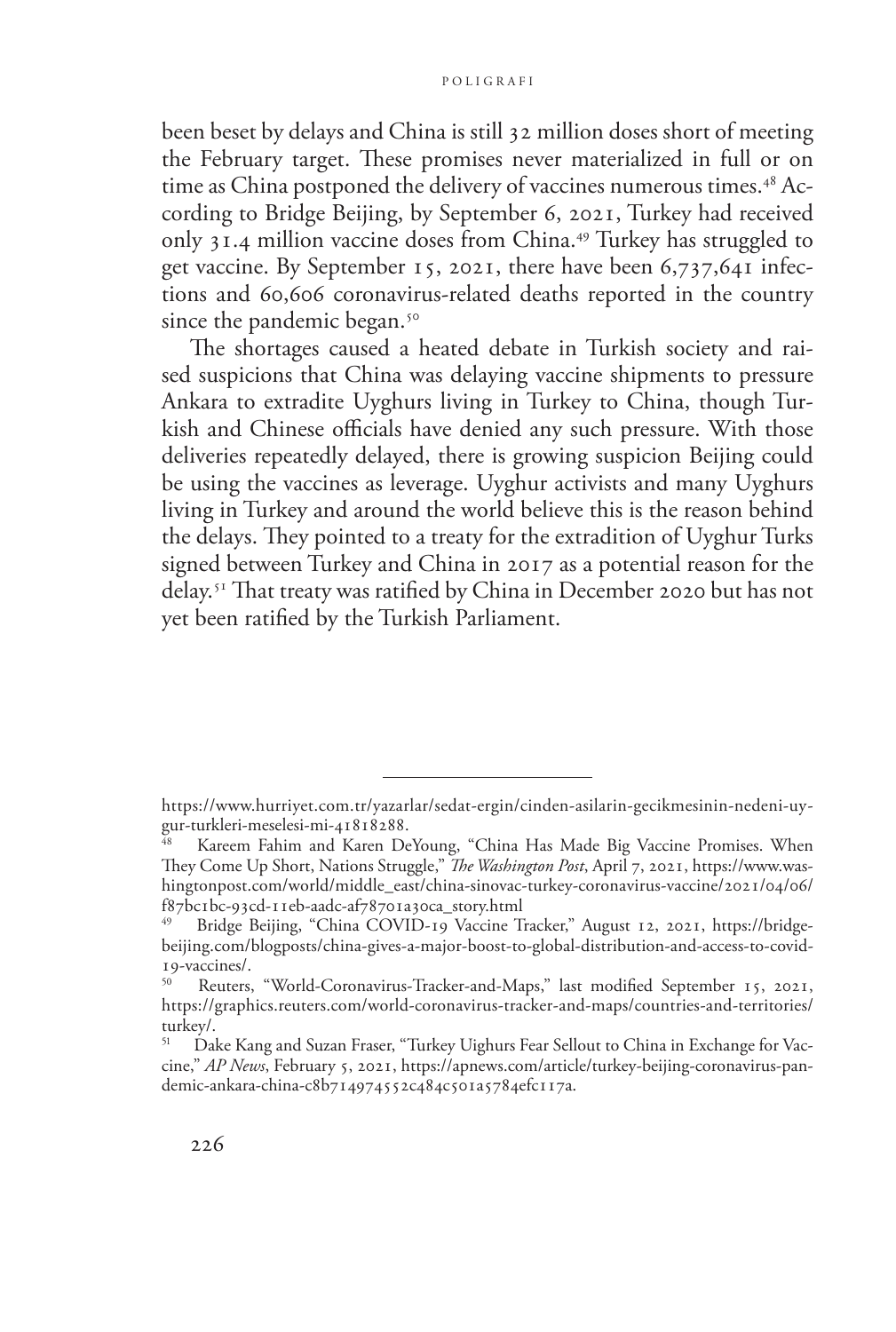# Conclusion

In Turkey, the widespread failure to respect cultural differences and thus the right to be different makes the development of successful immigration policies difficult. It is unlikely that affirmative action policies will be developed that would ensure Uyghur immigrants equal access to educational and occupational opportunities. If no action is taken, the socioeconomic disparities between native Turks and the Uyghurs will continue to grow. Turkey, facing a period of economic recession and a lack of resources, is likely to grow more dependent on outside resources and economic and technological support, especially from countries such as China. We can see from the last fifty years of the relationship between Turkey and China, that if Turkey receives more economic and technological support from China, the result will be increased suffering at home and in the diaspora in Turkey. Framing the issues in terms of assimilation and acculturation or exclusion and segregation may be helpful, but ignores the socioeconomic and political contexts. Among these policies are the priorities of "economic development," "fair distribution of equal opportunities," "participation in the political process," "raising the standard of education," and "engaging in serious dialogue." The best prescription is effective policies leading to an improvement of the educational and occupational standing of the Uyghur, providing them with a fair and accountable legal process and protection for citizenship, and residence or refugee status, which would go a long way toward their economic, cultural and social integration.

In response to the external forces that provide Uyghur nationalists within Xinjiang with moral and ideological support, the Chinese government has actively sought cooperation with Turkey in preventing citizens from promoting Uyghur nationalism inside Xinjiang and supporting a Uyghur independence movement abroad. The Chinese government has been especially successful in gaining such support through the establishment of strong economic, trading, and military relationships and mutual security guarantees with Turkey.<sup>52</sup> Turkey's economy

<sup>52</sup> In 2015, a Chinese consortium bought 65 percent of Turkey's third-largest container terminal, Kumport, in Istanbul, acquiring a pivotal position in container transportation. In January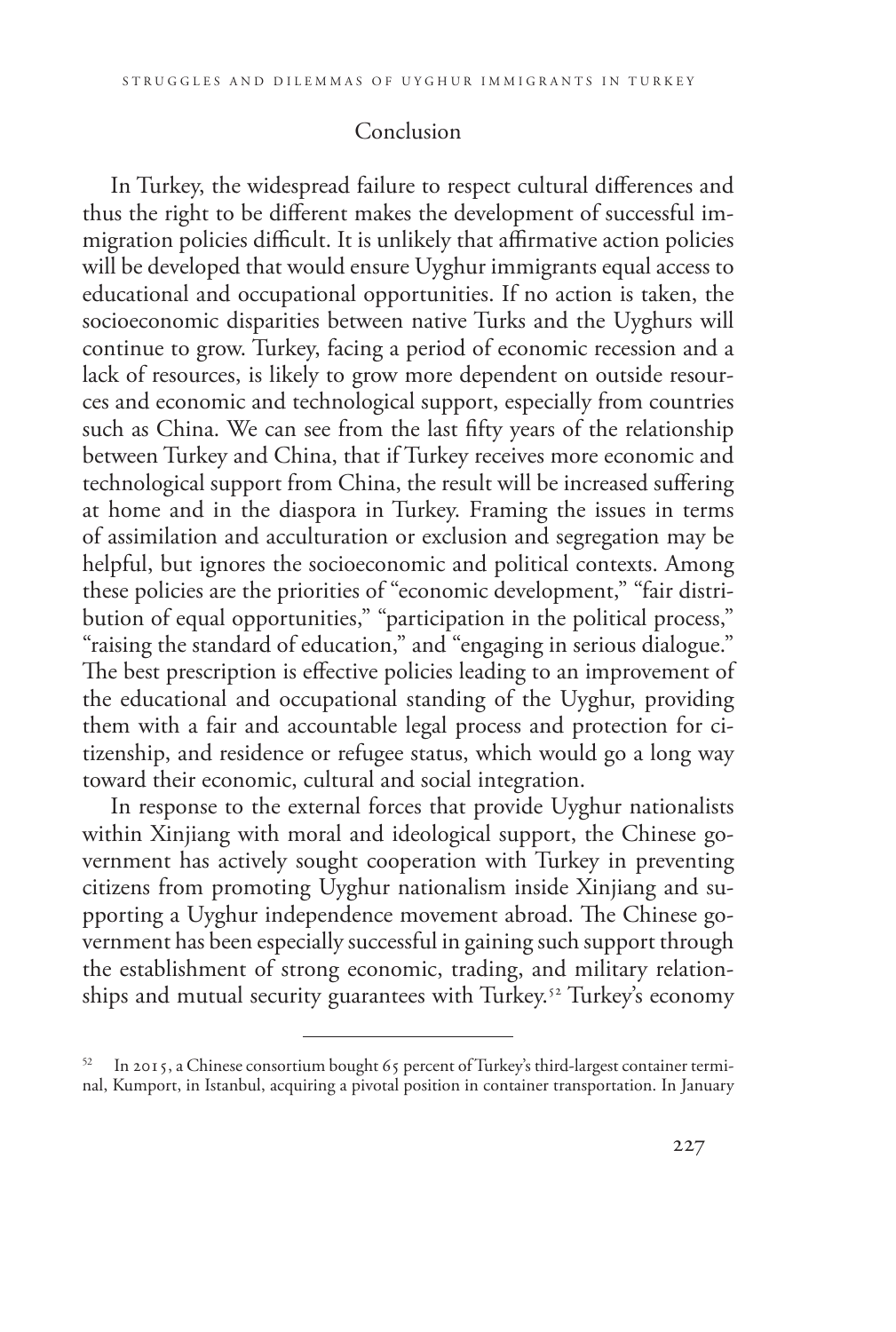has been hit hard by the coronavirus pandemic, which has devastated its primary economic sector, tourism. As Erdogan tightens his control over the central bank and the courts, foreign reserves are shrinking, the trade deficit is rising, and the Turkish lira is plunging. On the Liberal Democracy Index compiled by the University of Gothenburg's V-Dem Institute, Turkey now ranks in the bottom 20.53 China's economic and technological power and investments in Turkey aren't just increasing its influence; they are making Turkey far more reticent to speak out about Beijing's abuses, systematic oppression and atrocities in Xinjiang. Turkey is thus more vulnerable to Beijing's economic and political pressure and shares its wish to prioritize development over human rights.<sup>54</sup> China is now a major player on the world stage and because of this Turkey, as well as many other nations and international institutions, are afraid to hurl any criticism.

Alemdaroglu and Teppe, "Erdogan Is Turning Turkey into a Chinese Client State."

<sup>2020,</sup> a Chinese consortium bought 51 percent of the Yavuz Sultan Selim Bridge connecting Europe and Asia across the Bosporus. China's Export and Credit Insurance Corp. committed up to \$5 billion for Turkey's Wealth Fund, to be used for BRI projects. China is providing \$1.7 billion to build the Hunutlu coal-fired power plant on the Mediterranean Sea. Turkey's Bora ballistic missile - modeled on the Chinese B-611 missile, introduced in 2017 and deployed in the Turkish military operation against the Kurdistan Workers' Party (PKK) in May 2019 ‒ is a product of bilateral defense cooperation, as was the participation of Chinese military officers in Turkey's Ephesus military exercise in 2018. Huawei's share in the Turkish market has grown from only 3 percent in 2017 to 30 percent in 2019. Another Chinese technology company, ZTE, took over 48 percent of Netas, Turkey's key telecommunications equipment manufacturer, in 2016. Netas manages pivotal projects including the new Istanbul Airport's telecommunications and the digitalization of national health data (Ayca Alemdaroglu and Teppe Sultan, "Erdogan Is Turning Turkey into a Chinese Client State, " *Foreign Policy*, September 9, 2020, https://foreignpolicy.com/2020/09/16/erdogan-is-turning-turkey-into-a-chinese-client-state). Alibaba bought a stake in Turkey's online retailer, Trendyol, in 2018 (Robert Stone, "How Coronavirus Pandemic Could Expand China's Footprint in Turkey," *Middle East Eye*, May 21, 2021, [https://www.middleeasteye.net/opinion/how-coronavirus-pandemic-could-expand-chi](https://www.middleeasteye.net/opinion/how-coronavirus-pandemic-could-expand-chinas-footprint-turkey)[nas-footprint-turkey](https://www.middleeasteye.net/opinion/how-coronavirus-pandemic-could-expand-chinas-footprint-turkey)). One thousand Chinese companies are currently operating in Turkey. The China ambassador to Ankara, Deng Li, stated that China's investments in Turkey will reach \$6 billion by 2021. Turkey's leading mobile phone operator Turkcell signed a \$590 million longterm loan package with the China Development Bank (CDB) (Tuba Sahin, "Turkcell, China Development Bank Ink \$590M Loan Deal," *Anadolu Agency,* August 10, 2020, [https://www.](https://www.aa.com.tr/en/economy/turkcell-china-development-bank-ink-590m-loan-deal/1937231)

<sup>&</sup>lt;sup>[53](https://www.aa.com.tr/en/economy/turkcell-china-development-bank-ink-590m-loan-deal/1937231)</sup> V-DEM Institute, "Autocratization Surges–Resistance Grows: Democracy Report 2020," University of Gothenburg, March 2020, https://www.v-dem.net/media/filer\_public/de/39/ de39af54-0bc5-4421-89ae-fb20dcc53dba/democracy\_report.pdf.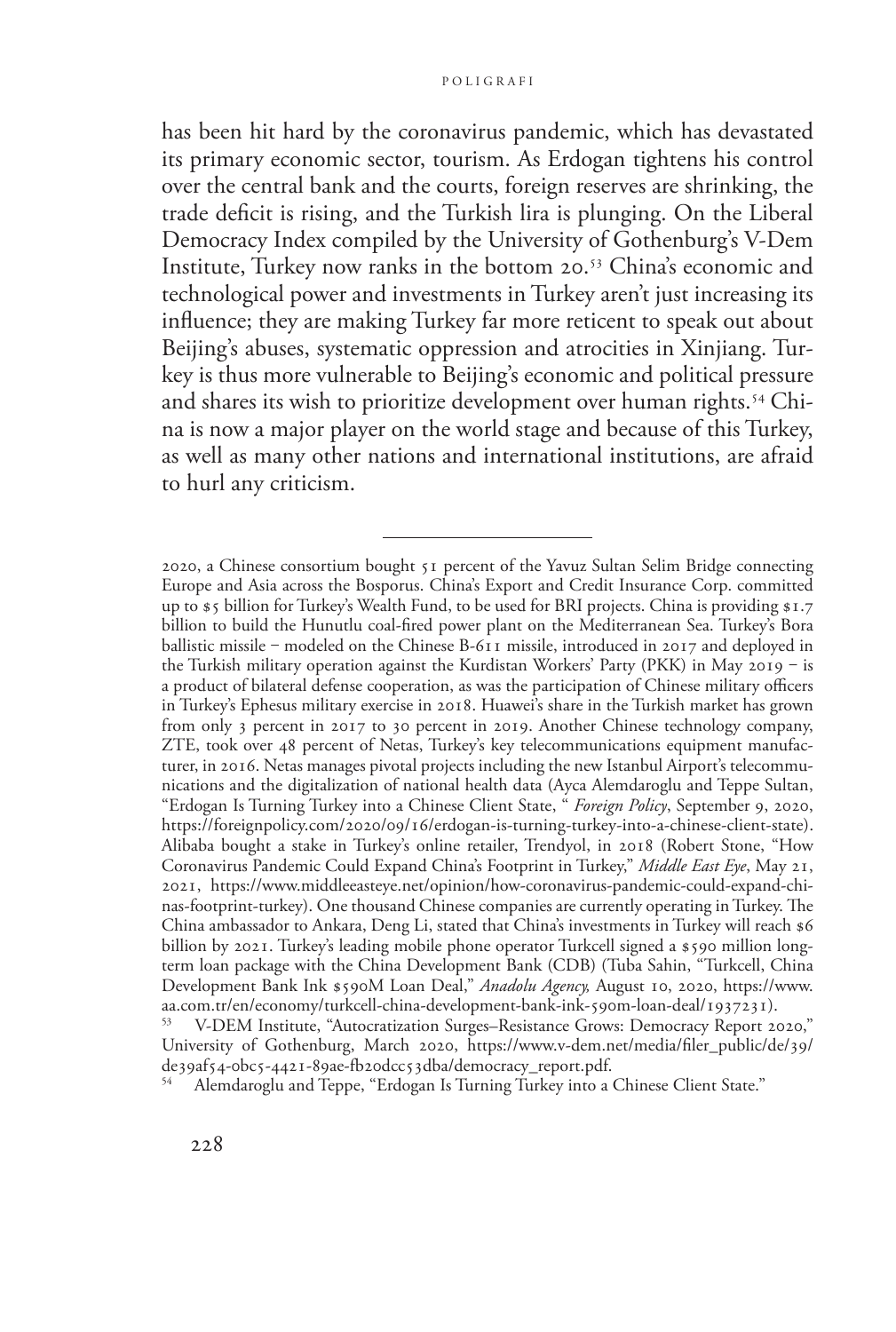### Acknowledgments

I would like to say thanks to Dr. Wachob for her helpful comments and for editing this article. I also would like to say thanks to Poligrafi reviewer's valuable comments and feedback in the revision of my paper. I am also very grateful to the countless Uyghurs in Turkey who opened their doors and hearts to me and who have shared meals, joys, frustrations, and their hopes and fears.

#### Bibliography

ABC. "Uighurs Live with Fear, Trauma as Families Remain Stranded in China's Growing 're-education Camps'." ABC's Asia Pacific Newsroom, October 6, 2018. [https://www.abc.net.au/news/2018-06-24/uighur-community-in-austral](https://www.abc.net.au/news/2018-06-24/uighur-community-in-australia-fear-reports-of-crackdown-in-china/9824554)[ia-fear-reports-of-crackdown-in-china/9824554.](https://www.abc.net.au/news/2018-06-24/uighur-community-in-australia-fear-reports-of-crackdown-in-china/9824554)

Alba, Richard, and Victor Nee. *Remaking the American Mainstream: Assimilation and Contemporary Immigration*. Cambridge, MA: Harvard University Press, 2003.

Alemdaroglu, Ayca, and Teppe Sultan. "Erdogan Is Turning Turkey into a Chinese Client State." *Foreign Policy*, September 9, 2020. https://foreignpolicy. com/2020/09/16/erdogan-is-turning-turkey-into-a-chinese-client-state).

Altay, Kuzzat. "Turkey Is No Longer a Safe Haven for the Uyghurs." *Foreign Policy,* March 2, 2021. [https://foreignpolicy.com/2021/03/02/why-erdogan-has](https://foreignpolicy.com/2021/03/02/why-erdogan-has-abandoned-the-uyghurs)[abandoned-the-uyghurs.](https://foreignpolicy.com/2021/03/02/why-erdogan-has-abandoned-the-uyghurs)

Amnesty International. "Nowhere Feels Safe." Accessed February 26, 2020. [https://www.amnesty.org/en/latest/research/2020/02/china-uyghurs-abroad](https://www.amnesty.org/en/latest/research/2020/02/china-uyghurs-abroad-living-in-fear)[living-in-fear](https://www.amnesty.org/en/latest/research/2020/02/china-uyghurs-abroad-living-in-fear).

Anadolu Agency. "Turkey, China Justice Ministers Seek More Cooperation." November 14, 2018. [https://www.aa.com.tr/en/asia-pacific/turkey-china-justice](https://www.aa.com.tr/en/asia-pacific/turkey-china-justice-ministers-seek-more-cooperation/1310926)[ministers-seek-more-cooperation/1310926](https://www.aa.com.tr/en/asia-pacific/turkey-china-justice-ministers-seek-more-cooperation/1310926).

Aydin, Ömer. "'Doğu Türkistan Milli Meclisi' Kuruldu." *Memleket*, September 30, 2018. http://www.memleket.com.tr/dogu-turkistan-milli-meclisikuruldu-1512118h.htm.

Beck, John. "How China Spies on Uyghurs in Turkey. WhatsApp and WeChat Are Used to Intimidate and Surveil Uyghurs." *Coda Story,* February 13, 2020. https://codastory.com/authoritarian-tech/surveillance/uyghurs-turkeywhatsapp-wechat.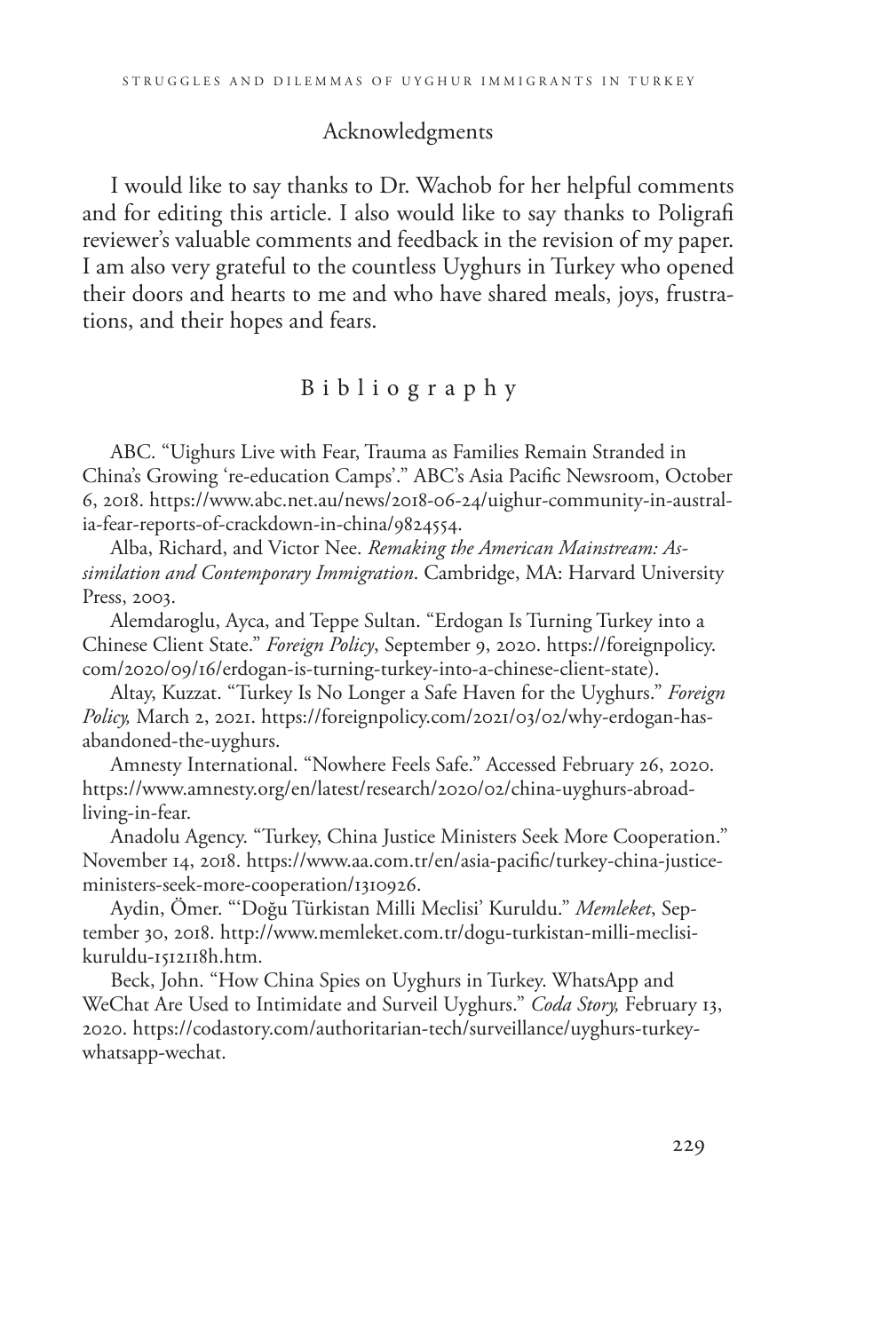Beydulla, Mettursun. "Experiences of Uyghur Migration to Turkey and the United States: Issues of Religion, Law, Society, Residence, and Citizenship." In *Migration and Islamic Ethics: Issues of Residence, Naturalization and Citizenship*, edited by Ray Jureidini and Said Fares Hassan. Leiden; Boston: Brill, 2020. [https://doi.org/10.1163/9789004417342\\_011.](https://doi.org/10.1163/9789004417342_011)

Beydulla, Mettursun. "Sources and Perspectives on Late Nineteenth Century Uyghur History." In *Conference Proceedings of the XVI Turkish Congress of History, September 22‒25, 2010*. *History of Central Asia and Caucasia 2*. Ankara: Türk Tarih Kurumu [Turkish Historical Society], 2015.

Bozkurt, Abudulla. "Abdulkadir Yapuquan, China's Most Wanted Uighur, Freed in Turkey." *Nordic Monitor*, May 26, 2019. [https://www.nordicmonitor.](https://www.nordicmonitor.com/2019/05/abdulkadir-yapuquan-uighur-man-wanted-in-china-over-terror-charges-freed-in-turkey) [com/2019/05/abdulkadir-yapuquan-uighur-man-wanted-in-china-over-terror](https://www.nordicmonitor.com/2019/05/abdulkadir-yapuquan-uighur-man-wanted-in-china-over-terror-charges-freed-in-turkey)[charges-freed-in-turkey\)](https://www.nordicmonitor.com/2019/05/abdulkadir-yapuquan-uighur-man-wanted-in-china-over-terror-charges-freed-in-turkey).

Bridge Beijing. "China COVID-19 Vaccine Tracker." August 12, 2021. [https://bridgebeijing.com/blogposts/china-gives-a-major-boost-to-global-distri](https://bridgebeijing.com/blogposts/china-gives-a-major-boost-to-global-distribution-and-access-to-c)[bution-and-access-to-covid-19-vaccines/.](https://bridgebeijing.com/blogposts/china-gives-a-major-boost-to-global-distribution-and-access-to-c)

Browne, Gareth. "How Turkey Is Sending Muslim Uighurs back to China without Breaking Its Promise." *The Telegraph*, July 27, 2020. [https://www.](https://www.telegraph.co.uk/news/2020/07/26/turkey-sending-muslim-uighurs-back-china-without-breaking-promise%3e%20(last%20accessed%207%20June%202020).%20) [telegraph.co.uk/news/2020/07/26/turkey-sending-muslim-uighurs-back-china](https://www.telegraph.co.uk/news/2020/07/26/turkey-sending-muslim-uighurs-back-china-without-breaking-promise%3e%20(last%20accessed%207%20June%202020).%20)[without-breaking-promise.](https://www.telegraph.co.uk/news/2020/07/26/turkey-sending-muslim-uighurs-back-china-without-breaking-promise%3e%20(last%20accessed%207%20June%202020).%20)

CNN. "Turks Criticize Chinese Treatment of Uyghurs." Last modified July 11, 2009. [https://www.cnn.com/2009/WORLD/europe/07/11/turkey.china.](https://www.cnn.com/2009/WORLD/europe/07/11/turkey.china.uyghurs/) [uyghurs/.](https://www.cnn.com/2009/WORLD/europe/07/11/turkey.china.uyghurs/)

Çolakoğlu, Selçuk. "Turkey-China Relations: Rising Partnership." *Ortadogu Analiz* 5, no. 52 (2013): 32–45, https://www.orsam.org.tr/d\_ hbanaliz/3selcukcolakoglu.pdf.

Çolakoğlu, Selçuk. *Turkish Perceptions of China's Rise*, Report No. 39. Ankara: International Strategic Research Organization, 2014.

Cumming-Bruce, Nick. "U.N. Panel Confronts China over Reports that It Holds a Million Uighurs in Camps." *New York Times*, August 10, 2018. [https://](https://www.nytimes.com/2018/08/10/world/asia/china-xinjiang-un-uighurs.html) [www.nytimes.com/2018/08/10/world/asia/china-xinjiang-un-uighurs.html.](https://www.nytimes.com/2018/08/10/world/asia/china-xinjiang-un-uighurs.html)

Daragahi, Borzou. "We Can Reach You Wherever You Are: Uighurs Abroad Feel China's Reach." *The Independent*, November 12, 2018. [https://www.inde](https://www.independent.co.uk/news/world/middle-east/china-uighur-repression-espionage-informants-muslim-terrorism-a8626526.html)[pendent.co.uk/news/world/middle-east/china-uighur-repression-espionage](https://www.independent.co.uk/news/world/middle-east/china-uighur-repression-espionage-informants-muslim-terrorism-a8626526.html)[informants-muslim-terrorism-a8626526.html.](https://www.independent.co.uk/news/world/middle-east/china-uighur-repression-espionage-informants-muslim-terrorism-a8626526.html)

Doerschler, Peter. "Push-Pull Factors and Immigrant Political Integration in Germany." *Social Science Quarterly* 87, no. 5 (December 2006): 1100–1116. https://www.jstor.org/stable/42956597.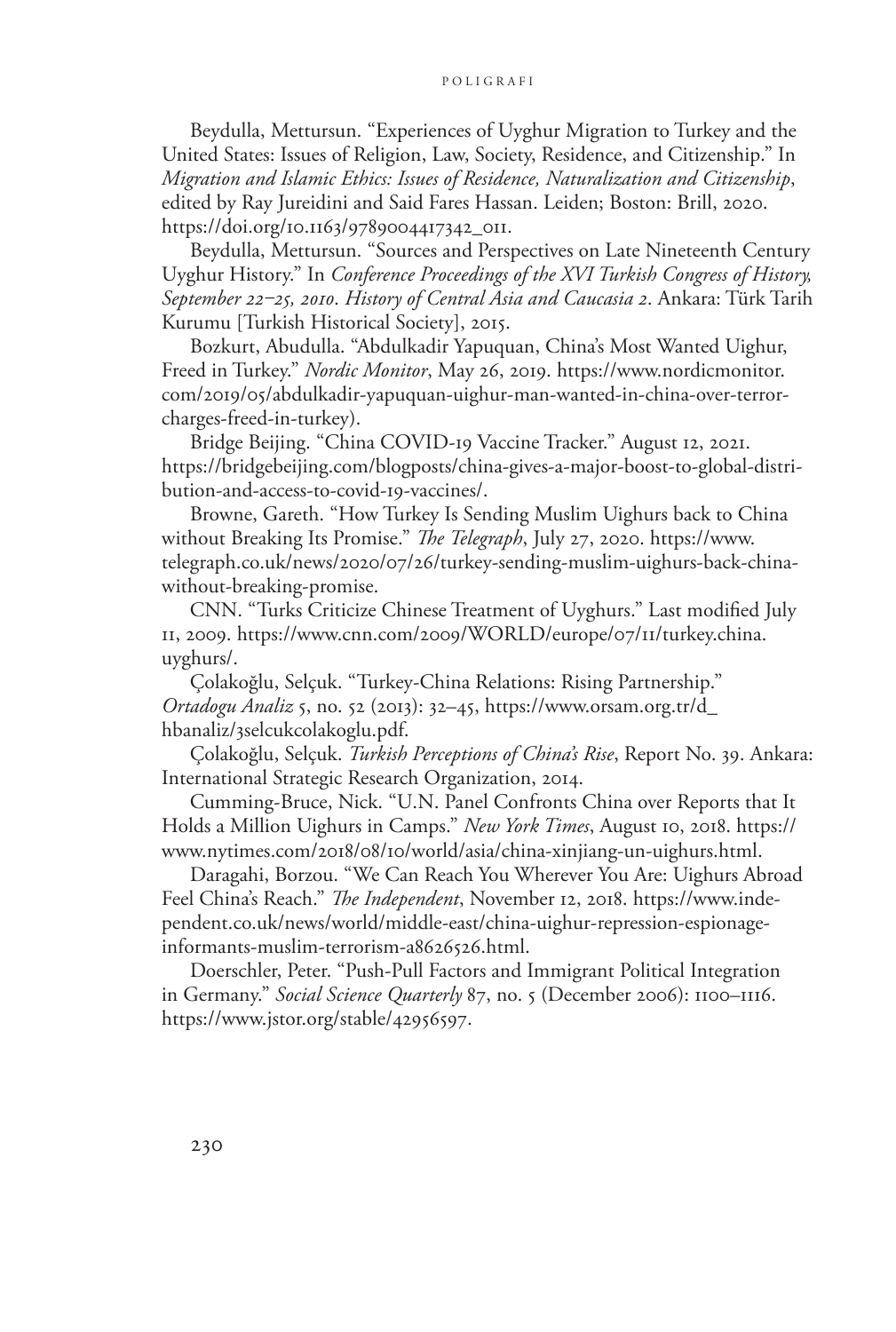Ekrem, Erkin. "Türk-Çin İliskilerinde Uygur Sorunu [Uyghur Issue in the Relationship between Turkey and China]." *World Uyghur Congress,* March 10, 2015. [https://www.uyghurcongress.org/tr/turk-cin-iliskilerinde-uygur-sorunu/.](https://www.uyghurcongress.org/tr/turk-cin-iliskilerinde-uygur-sorunu/)

Ergin, Sadet. "Çin'den aşıların gecikmesinin nedeni Uygur Türkleri meselesi mi? [Are the Uyghur Turks Issue Reason for the Delay in Vaccines from China?]." *Hurriyet*, May 26, 2021. [https://www.hurriyet.com.tr/yazarlar/sedat-ergin/](https://www.hurriyet.com.tr/yazarlar/sedat-ergin/cinden-asilarin-gecikmesinin-nedeni-uygur-turkleri-meselesi-mi-41818288) [cinden-asilarin-gecikmesinin-nedeni-uygur-turkleri-meselesi-mi-41818288.](https://www.hurriyet.com.tr/yazarlar/sedat-ergin/cinden-asilarin-gecikmesinin-nedeni-uygur-turkleri-meselesi-mi-41818288)

Fahim, Kareem, and Karen DeYoung. "China Has Made Big Vaccine Promises. When They Come Up Short, Nations Struggle." *The Washington Post*, April 7, 2021. [https://www.washingtonpost.com/world/middle\\_east/china-sinovac](https://www.washingtonpost.com/world/middle_east/china-sinovac-turkey-coronavirus-vaccine/2021/04/06/f87bc1bc-93cd-11eb-aadc-af78701a30ca_story.html)[turkey-coronavirus-vaccine/2021/04/06/f87bc1bc-93cd-11eb-aadc-af78701a30ca\\_](https://www.washingtonpost.com/world/middle_east/china-sinovac-turkey-coronavirus-vaccine/2021/04/06/f87bc1bc-93cd-11eb-aadc-af78701a30ca_story.html) [story.html](https://www.washingtonpost.com/world/middle_east/china-sinovac-turkey-coronavirus-vaccine/2021/04/06/f87bc1bc-93cd-11eb-aadc-af78701a30ca_story.html).

France 24. "37 countries defend China over Xinjiang in UN letter." July 12, 2019. [https://www.france24.com/en/20190712-37-countries-defend-china-over](https://www.france24.com/en/20190712-37-countries-defend-china-over-xinjiang-un-letter)[xinjiang-un-letter](https://www.france24.com/en/20190712-37-countries-defend-china-over-xinjiang-un-letter).

Gladney, Dru. *Dislocating China: Reflections on Muslims, Minorities, and Other Subaltern Subjects*. Chicago: University of Chicago Press, 2004.

Harris, Rachel. "Securitization and Mass Detentions in Xinjiang: How Uyghurs Became Quarantined from the Outside World." *Quartz*, September 5, 2018. [https://qz.com/1377394/securitization-and-mass-detentions-in-xinjiang](https://qz.com/1377394/securitization-and-mass-detentions-in-xinjiang-how-uyghurs-became-quarantined-from-the-outside-world)[how-uyghurs-became-quarantined-from-the-outside-world.](https://qz.com/1377394/securitization-and-mass-detentions-in-xinjiang-how-uyghurs-became-quarantined-from-the-outside-world)

HRW. "Eradicating Ideological Viruses China's Campaign of Repression against Xinjiang's Muslims." *Human Rights Watch*, September 2018. [https://](https://www.hrw.org/sites/default/files/report_pdf/china0918_web.pdf) [www.hrw.org/sites/default/files/report\\_pdf/china0918\\_web.pdf](https://www.hrw.org/sites/default/files/report_pdf/china0918_web.pdf).

Hunter, Fergus. "Detained and in Danger: The Tortured Australian Families Who Fear for Their Missing Loved Ones." *The Sydney Morning Herald*, November 17, 2018. [https://www.smh.com.au/politics/federal/detained-and-in](https://www.smh.com.au/politics/federal/detained-and-in-danger-the-tortured-australian-families-who-fear-for-their-missing-loved-ones-20181115-p50g5q.html)[danger-the-tortured-australian-families-who-fear-for-their-missing-loved-ones-](https://www.smh.com.au/politics/federal/detained-and-in-danger-the-tortured-australian-families-who-fear-for-their-missing-loved-ones-20181115-p50g5q.html)[20181115-p50g5q.html](https://www.smh.com.au/politics/federal/detained-and-in-danger-the-tortured-australian-families-who-fear-for-their-missing-loved-ones-20181115-p50g5q.html).

Hurriyet Daily News. "Turkey's External Debt Stock Reaches \$466.7 Billion in First Quarter." June 29, 2018. [http://www.hurriyetdailynews.com/turkeys](http://www.hurriyetdailynews.com/turkeys-external-debt-stock-reaches-466-7-billion-in-first-quarter-133976)[external-debt-stock-reaches-466-7-billion-in-first-quarter-133976.](http://www.hurriyetdailynews.com/turkeys-external-debt-stock-reaches-466-7-billion-in-first-quarter-133976)

Kakissis, Joanna. "'I Thought It Would Be Safe': Uighurs in Turkey Now Fear China's Long Arm." *NPR*, March 3, 2020. [https://www.npr.](https://www.npr.org/2020/03/13/800118582/i-thought-it-would-be-safe-uighurs-in-turkey-now-fear-china-s-long-arm.%20) [org/2020/03/13/800118582/i-thought-it-would-be-safe-uighurs-in-turkey-now](https://www.npr.org/2020/03/13/800118582/i-thought-it-would-be-safe-uighurs-in-turkey-now-fear-china-s-long-arm.%20)[fear-china-s-long-arm.](https://www.npr.org/2020/03/13/800118582/i-thought-it-would-be-safe-uighurs-in-turkey-now-fear-china-s-long-arm.%20) 

Kang, Dake, and Suzan Fraser. "Turkey Uighurs Fear Sellout to China in Exchange for Vaccine." *AP News*, February 5, 2021. https://apnews.com/article/turkey-beijing-coronavirus-pandemic-ankara-china-c8b714974552c484c501a5784efc117a.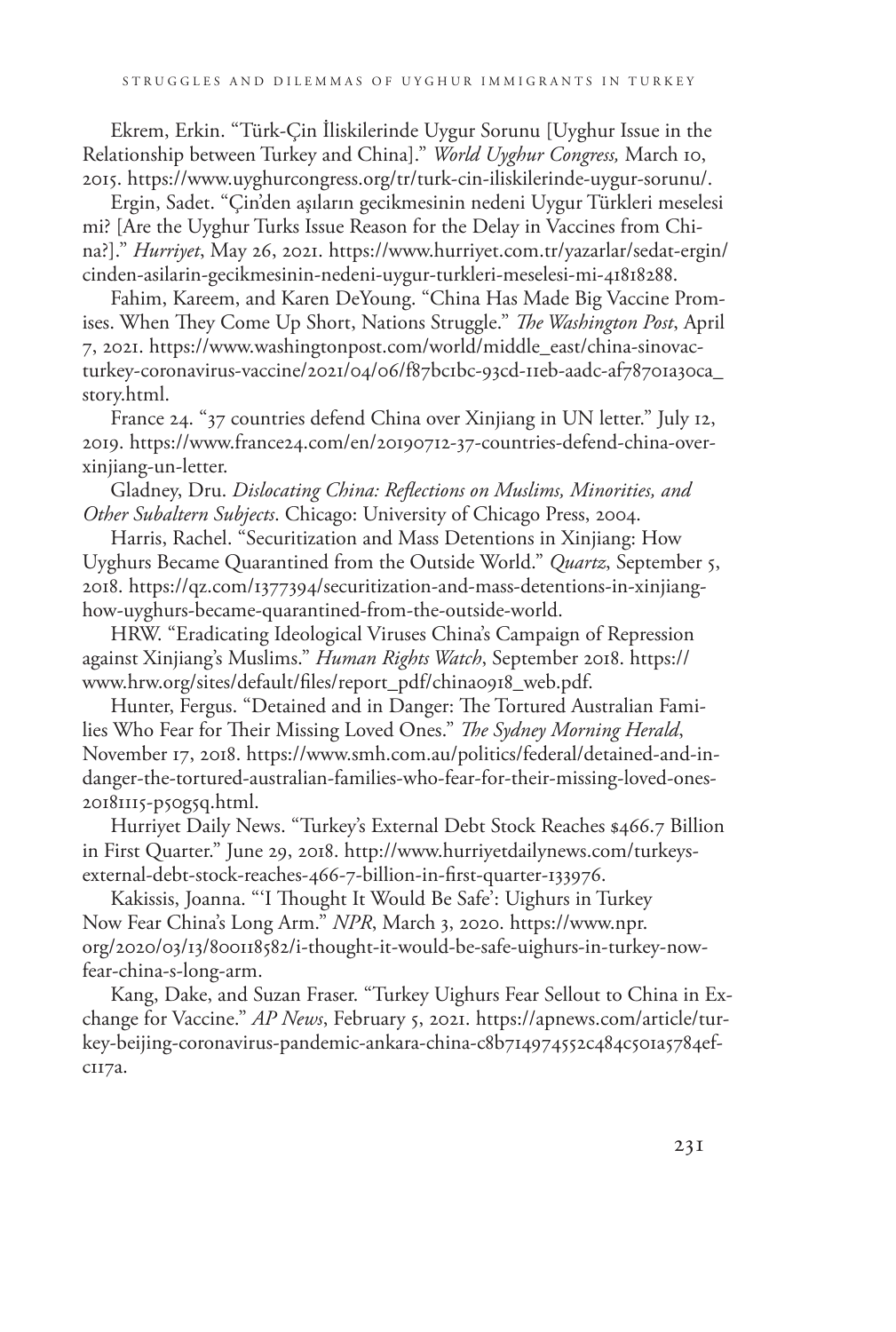Karhan, Batur, 2014, personal communication.

Karataş, Abdusalam. "Gundem Icinden: Doğu Türkistan (Agenda: East Turkistan)." *TV5*, July 23, 2018. https://www.facebook.com/100008284862701/ videos/2228935120725962/UzpfSTEwMDAwODI4NDg2MjcwMToyMjI4OTc-0MDc3Mzg4NzMz.

Landau, Jacob. *Pan-Turkism: From Irredentism to Cooperation*. Bloomington: Indiana University Press, 1995.

Mackerras, Collin. *China's Ethnic Minorities and Globalization*. London & New York: Routledge Curzon, 2003.

Mardin, Serif. "Center and Periphery Relations: A Key to Turkish Politics." In *Political Participation in Turkey: Historical Background and Present Problems*, edited by Engin Akarlı and Gabriel Ben-Dor. Istanbul: Bogaziçi University Publications, 1975.

Newlines Institute for Strategy and Policy. *The Uyghur Genocide: An Examination of China's Breaches of the 1948 Genocide Convention, March 2021*. https:// newlinesinstitute.org/wp-content/uploads/Chinas-Breaches-of-the-GC3.pdf,  $3 - 5$ .

Oğurlu, Yücel. "Uygurlar'ın Vatandaşlığında İnsanlık Sınavını Kaybediyoruz… (I) [We Are Failing Our Test on the Uyghurs' Citizenship]." *Dirili*ş *postasi*, November 17, 2018. [https://www.dunyabulteni.net/analiz/uygurlarin-vatanda](https://www.dunyabulteni.net/analiz/uygurlarin-vatandasliginda-insanlik-sinavini-kaybediyoruz-h432888.html)[sliginda-insanlik-sinavini-kaybediyoruz-h432888.html.](https://www.dunyabulteni.net/analiz/uygurlarin-vatandasliginda-insanlik-sinavini-kaybediyoruz-h432888.html)

Oğurlu, Yücel. "Uygurlar'ın Vatandaşlığında İnsanlık Sınavını Kaybediyoruz… (I) [We Are Failing Our Test on the Uyghurs' Citizenship]." *Diriliş postasi,* November 19, 2018, https://www.uzerk.org/tr/uygurlarin-vatandasliginda-insanlik-sinavini-kaybediyoruz-i.html.

Radio Free Asia. "Exiled Leader Claims China Is behind Turkey's Decision to Detain a Uyghur." Last modified October 10, 2016. [https://www.rfa.org/english/](https://www.rfa.org/english/news/uyghur/exiled-leader-claims-china-10102016155133.html) [news/uyghur/exiled-leader-claims-china-10102016155133.html](https://www.rfa.org/english/news/uyghur/exiled-leader-claims-china-10102016155133.html)

Radio Free Asia. "Turkish Court Rejects China's Request to Extradite Uyghur Religious Teacher." April 9, 2021. [https://www.rfa.org/english/news/uy](https://www.rfa.org/english/news/uyghur/turkey-dismiss-04092021192932.html)[ghur/turkey-dismiss-04092021192932.html](https://www.rfa.org/english/news/uyghur/turkey-dismiss-04092021192932.html).

Radio Free Asia. "Uyghur Mother, Daughters Deported to China from Turkey." Last modified August 9, 2019. [https://www.rfa.org/english/news/uyghur/](https://www.rfa.org/english/news/uyghur/deportation-08092019171834.html) [deportation-08092019171834.html.](https://www.rfa.org/english/news/uyghur/deportation-08092019171834.html)

Radio Free Asia. "Uyhgurlar Hakkide Melumat Toplash Uchun Hitay Bezi Turklerge Ish Teklipi Sunghan [Chinese Offer Jobs to Some Turks to Collect Information about Uyghurs in Turkey]." Last modified October 6, 2017. [https://](https://www.rfa.org/uyghur/xewerler/xelqara-xewer/xitaydin-turuk-yashlirigha-jasusluq-teklipi-10062017222809.html) [www.rfa.org/uyghur/xewerler/xelqara-xewer/xitaydin-turuk-yashlirigha-jasusluq](https://www.rfa.org/uyghur/xewerler/xelqara-xewer/xitaydin-turuk-yashlirigha-jasusluq-teklipi-10062017222809.html)[teklipi-10062017222809.html](https://www.rfa.org/uyghur/xewerler/xelqara-xewer/xitaydin-turuk-yashlirigha-jasusluq-teklipi-10062017222809.html).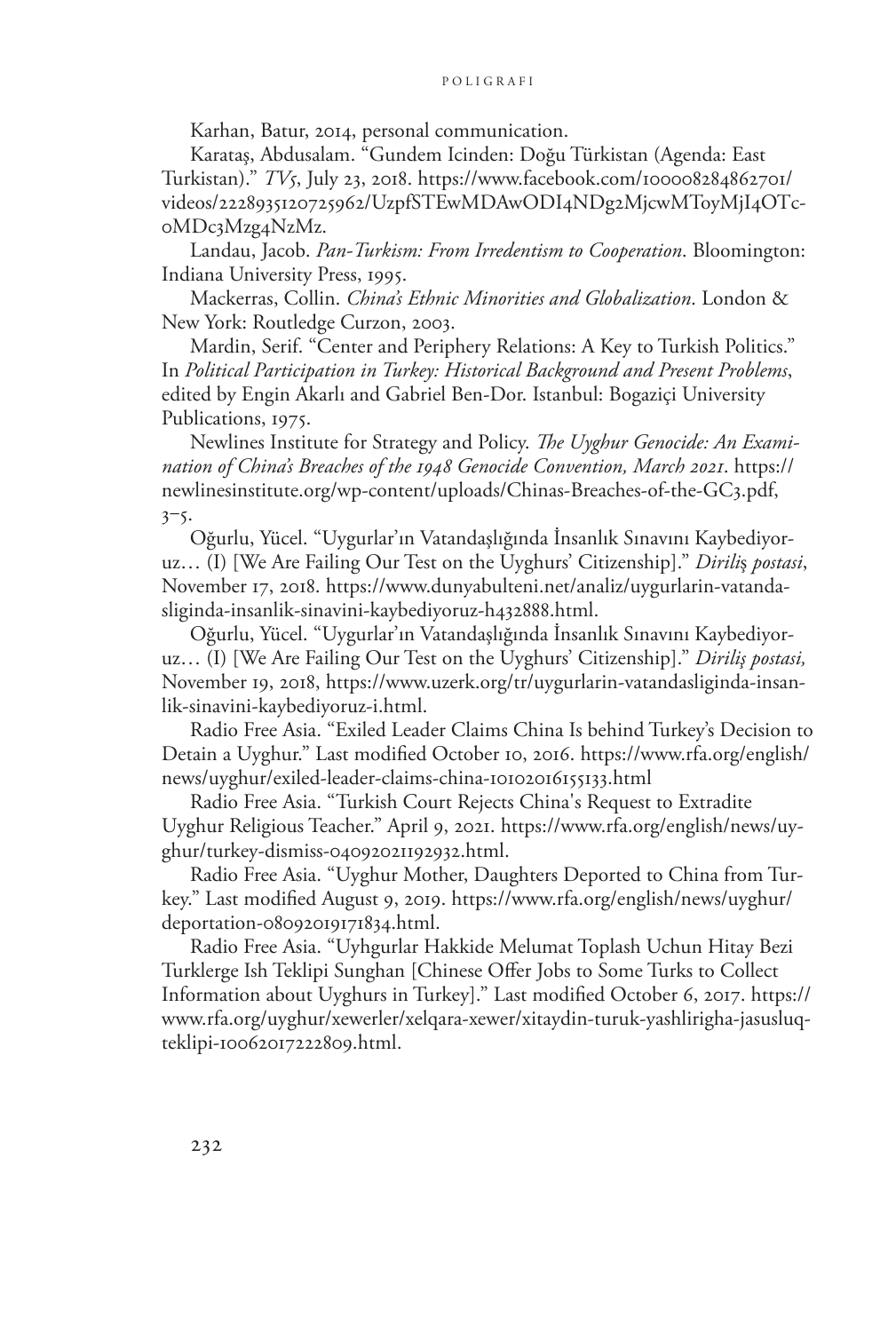Reuters. "Turkey Promises to Eliminate Anti-China Media Reports." August 3, 2017. <https://www.reuters.com/article/us-china-turkey-idUSKBN1AJ1BV>.

Reuters. "World-Coronavirus-Tracker-and-Maps." Last modified September 15, 2021. https://graphics.reuters.com/world-coronavirus-tracker-and-maps/ countries-and-territories/turkey/.

Sahin, Tuba. "Turkcell, China Development Bank Ink \$590M Loan Deal." *Anadolu Agency,* August 10, 2020. [https://www.aa.com.tr/en/economy/turkcell](https://www.aa.com.tr/en/economy/turkcell-china-development-bank-ink-590m-loan-deal/1937231)[china-development-bank-ink-590m-loan-deal/1937231](https://www.aa.com.tr/en/economy/turkcell-china-development-bank-ink-590m-loan-deal/1937231)).

Seibert, Thomas. "Anxious Not to Offend China, Turkey Stays Mum on Treatment of Uighurs." *The Arab Weekly*, September 16, 2018. [https://thear](https://thearabweekly.com/anxious-not-offend-china-turkey-stays-mum-treatment-uighurs)[abweekly.com/anxious-not-offend-china-turkey-stays-mum-treatment-uighurs.](https://thearabweekly.com/anxious-not-offend-china-turkey-stays-mum-treatment-uighurs)

Shichor, Yizhak. "Limping on Two Legs: Uyghur Diaspora Organizations and the Prospects for Eastern Turkestan Independence." *Central Asia and the Caucasus* 6, 48 (2007): 121. https://ca-c.org/article/4216.

Shichor, Yizhak. "Virtual Transnationalism: Uyghur Communities in Europe and the Quest for Eastern Turkestan Independence." In *Muslim Networks and Transnational Communities in and across Europe,* edited by Stefano Allievi and Jørgen S. Nielsen. Leiden and Boston: Brill, 2003.

Shichor, Yizhak. *Ethno-Diplomacy: The Uyghur Hitch in Sino-Turkish Relations*. East West Center Policy Studies 53. Honolulu: East West Center, 2009. https://www.eastwestcenter.org/system/tdf/private/ps053. pdf?file=1&type=node&id=32351.

Stone, Robert. "How Coronavirus Pandemic Could Expand China's Footprint in Turkey." *Middle East Eye*, May 21, 2021. [https://www.middleeasteye.net/](https://www.middleeasteye.net/opinion/how-coronavirus-pandemic-could-expand-chinas-footprint-turkey) [opinion/how-coronavirus-pandemic-could-expand-chinas-footprint-turkey\)](https://www.middleeasteye.net/opinion/how-coronavirus-pandemic-could-expand-chinas-footprint-turkey).

Tejelli, Huseyin. "Sheriqi Turkistan Musteqqilliq Herkiti [East Turkistan Independent Movement: Talk with Mr. Seyit Tumturk]." *Qerindashliq Situdisi*, September 15, 2018. [https://www.facebook.com/search/videos/?q=huseyin%20](https://www.facebook.com/search/videos/?q=huseyin%20tejelli) [tejelli](https://www.facebook.com/search/videos/?q=huseyin%20tejelli).

Today's Zaman. "Turkey, China Set Eyes on \$100 bln Mutual Trade." Last modified February 22, 2012. [https://defence.pk/pdf/threads/turkey-china-set](https://defence.pk/pdf/threads/turkey-china-set-eyes-on-100-bln-in-mutual-trade.160963/)[eyes-on-100-bln-in-mutual-trade.160963/](https://defence.pk/pdf/threads/turkey-china-set-eyes-on-100-bln-in-mutual-trade.160963/).

TRT World. "Uyghurs in Exile Say China Is Spying on Them Worldwide." Accessed June 14, 2018. [http://www.etaa.org.au/uyghurs-in-exile-say-china-is](http://www.etaa.org.au/uyghurs-in-exile-say-china-is-spying-on-them-worldwide)[spying-on-them-worldwide.](http://www.etaa.org.au/uyghurs-in-exile-say-china-is-spying-on-them-worldwide)

Türk Ocakları. "Dogu Turkistan'daki Insan Haklari Ihlalleri Hakkinda Basin Açiklaması [Press Conference on Human Rights Violation in East Turkistan]," *Turk Ocakları*. Accessed October 28, 2018. [https://www.facebook.com/search/](https://www.facebook.com/search/top/?q=turk%20ocaklari%20dogu%20turkistan) [top/?q=turk%20ocaklari%20dogu%20turkistan](https://www.facebook.com/search/top/?q=turk%20ocaklari%20dogu%20turkistan).